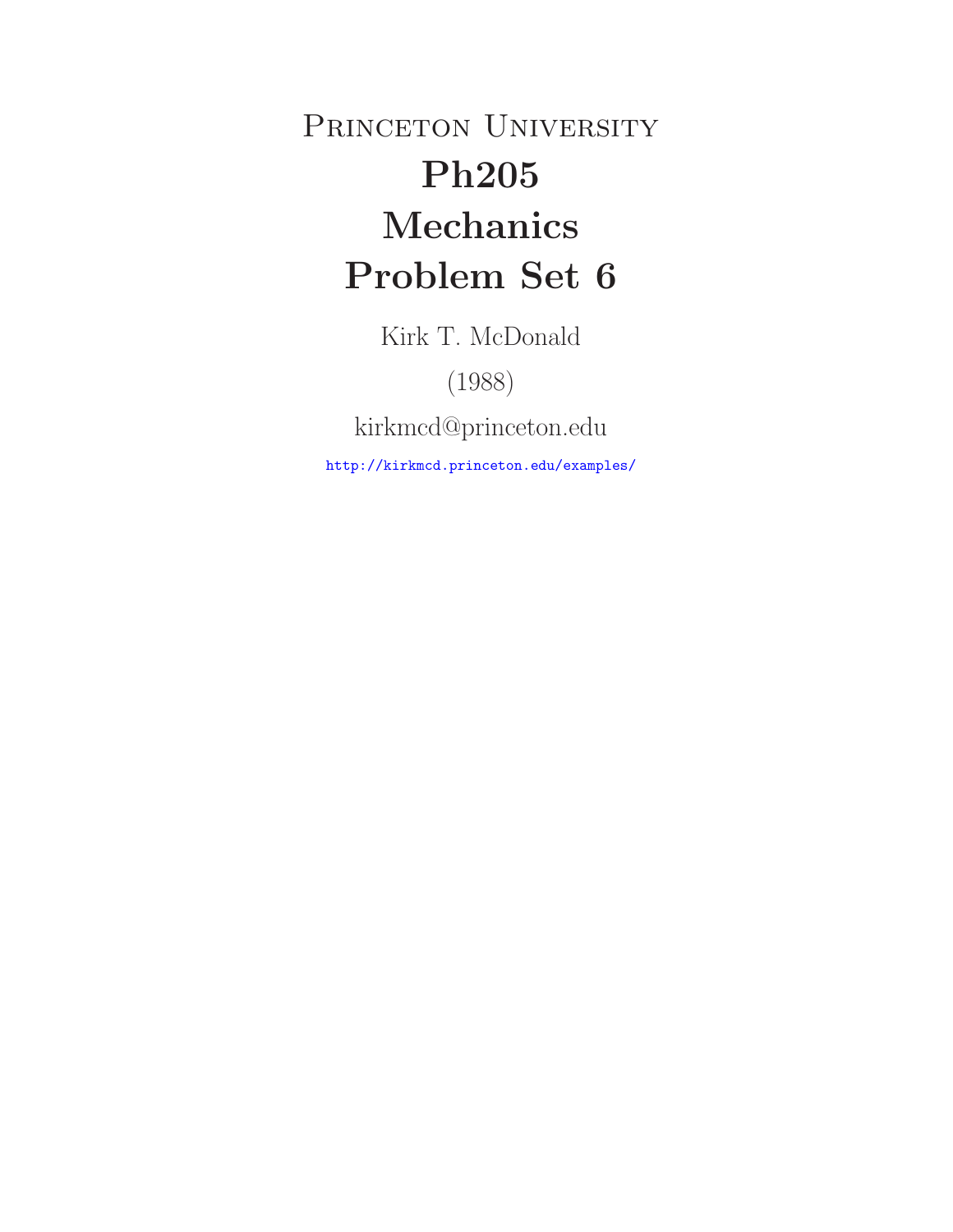1. (a) **Kepler's Equation of Time** (Secular Equation).

As well as stating his three laws, Kepler also gave an equation of time *vs.* position in elliptical-orbit motion,

$$
\Omega t = \phi - \epsilon \sin \phi,\tag{1}
$$

where  $\Omega = 2\pi/T_{\text{orbit}}$  is the average angular velocity of the motion,  $\epsilon =$  eccentricity, and  $\phi$  = eccentric anomaly = angle from the center of the ellipse, with respect to the major axis of length  $2a$ , to the point A on a circle of radius a such that its projection,  $B$ , onto the ellipse is the position described by time t of eq. (1).

Angle  $\theta$  = usual angle from the force center/focus = true anomaly.



For the ellipse,

$$
\frac{1}{r} = \frac{1 + \epsilon \cos \theta}{a(1 - \epsilon^2)},\tag{2}
$$

where  $\theta = 0$  at perihelion, first show that,

$$
\cos \phi = \frac{\cos \theta - \epsilon}{1 - \epsilon \cos \theta}.
$$
\n(3)

Then, use  $L = mr^2\dot{\theta}$  to derive an expression for  $\dot{\phi}$ , which can be integrated to give an equation of time.

Show also that,

$$
\frac{L}{mab} = \sqrt{\frac{GM}{a^3}} = \Omega,
$$
\n(4)

where  $b = a\sqrt{1 - \epsilon^2}$  is the semiminor axis, which permits the equation of time to be written in the Keplerian form (1). *Kepler was aware of the second equality in eq. (4), but not the first (due to Newton).*

# (b) **The Greek Eccentricity.**

Let  $\alpha$  be the angle to the orbiting mass from the empty focus of the elliptical orbit, as shown in the right figure above. For small eccentricity  $\epsilon \ll 1$ , show that,

$$
\dot{\alpha} = \frac{L}{ma} = \text{constant.} \tag{5}
$$

This result supports the Greek view that the Sun is in uniform motion about a point at distance  $2a\epsilon$  from the Earth. Hence, the Greek eccentricity is twice the Keplerian.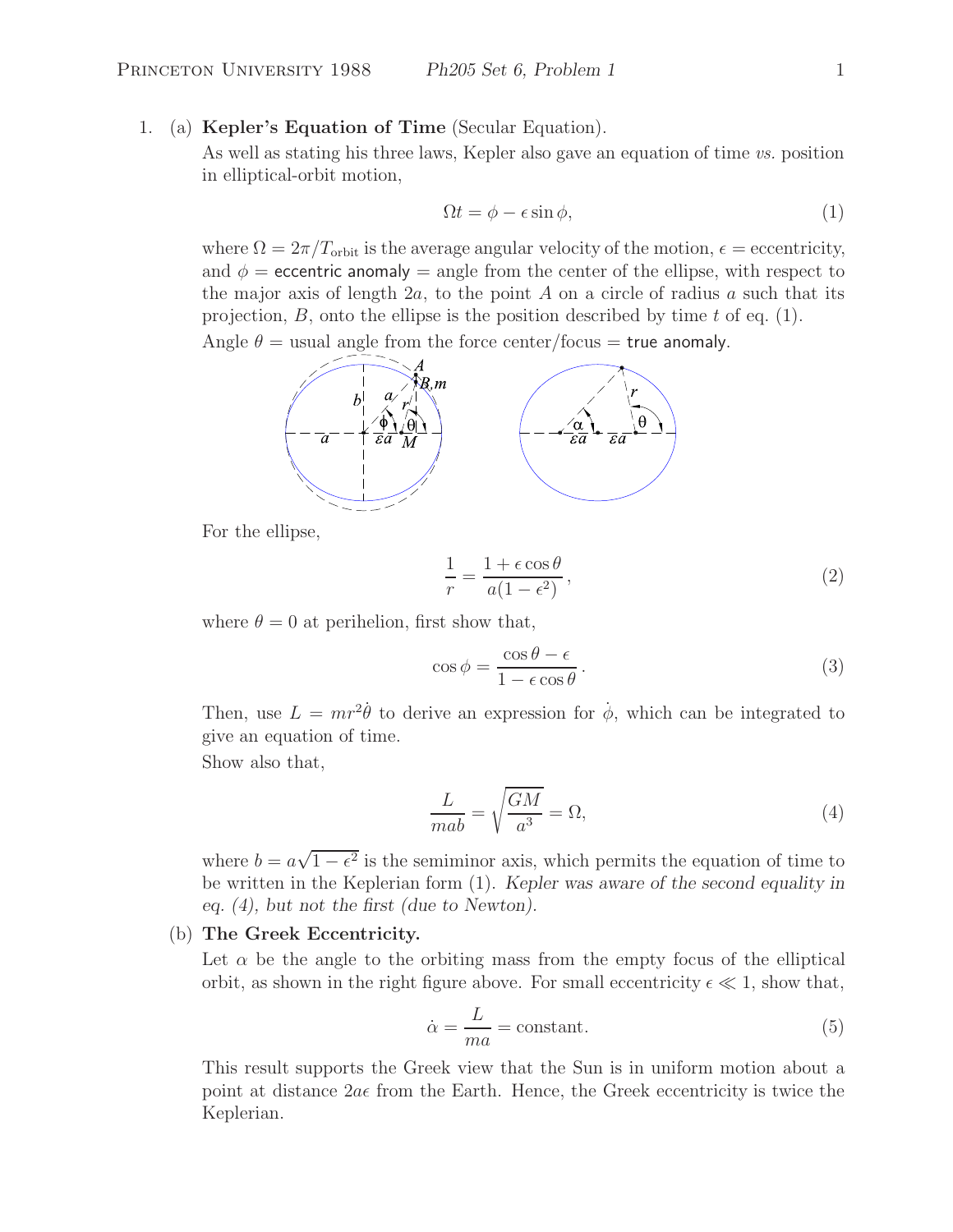## 2. **Spin-Orbit Coupling.**

A prominent astronomical fact is that the Moon always shows the same face to the Earth. This means that the Moon rotates once about its axis each Earth month. It turns out that the "days" of Mercury and Venus are nearly equal to their respective "years,"<sup>1</sup> and that the periods of axial and orbital revolution are equal for most of the moons of Jupiter, Saturn, Uranus and Neptune. In 1879, George Darwin (son of Charles) proposed that this has come about due a coupling between the "day" and month/year via tidal friction<sup>2</sup> – resistance of the moon or planet to changes in shape induced by the  $1/r^2$  variation of gravity of the body at the focus of its orbit, and that eventually the Earth day will equal one month.<sup>3,4</sup>

In this problem you should deduce a kind of existence proof that a spin-orbit coupling mechanism leads to changes of the "day" and the "month/year" such that these can eventually become equal.

For simplicity, consider a point satellite of mass  $m$  that revolves with orbital angular velocity  $\omega$  around a planet of mass M in a nearly circular orbit of radius R. The planet rotates about its axis with "spin" angular velocity  $\Omega$ , its moment of inertia about this axis is  $I$ , and this axis is perpendicular to the plane of the satellite's orbit.

Find expressions for the total angular momentum  $L$  of the system about its center of mass, and for the total (kinetic + potential) energy  $E$ . Eliminate R from these expressions to show that,

$$
L = I\Omega + \frac{C}{\omega^{1/3}}, \qquad E = \frac{I\Omega^2}{2} - \frac{C\omega^{2/3}}{2}, \qquad (6)
$$

and deduce the value of C.

London **170**, 447 (1879), http://kirkmcd.princeton.edu/examples/astro/darwin\_ptrsl\_170\_447\_79.pdf *On the Secular Changes in the Elements of the Orbit of a Satellite revolving about a Tidally distorted Planet*, Phil. Trans. Roy. Soc. London **171**, 713 (1880),

http://kirkmcd.princeton.edu/examples/astro/darwin\_ptrsl\_171\_713\_80.pdf

*On the Analytical Expressions which give the History of a Fluid Planet of Small Viscosity, attended by a Single Satellite*, Proc. Roy. Soc. London **30**, 255 (1880),

http://kirkmcd.princeton.edu/examples/astro/darwin\_prsl\_30\_255\_79.pdf

<sup>3</sup>This hypothesis was first postulated by Kant (1754), pp. 6-9 of *Whether the Earth Has Undergone an Alteration of Its Axial Rotation*, W¨ochentliche Frag- und Anzeigungs-Nachricten (K¨onigsberg), Nos. 23-24 (1754); English translation in W. Hastie, *Kant's Cosmogony*, (James Maclehose, Glasgow, 1900),

http://kirkmcd.princeton.edu/examples/astro/kant\_cosmogony.pdf. Kant's (verbal) argument was that if the Earth's day does not equal a month, then the tidal bulge caused by the Moon rotates with respect to the Earth and experiences tidal friction, which slows down the Earth's rotation until the day equals a month. The present problem is a slight mathematical elaboration of Kant's argument.

<sup>4</sup>That the length of a month is increasing seems to have been first noted by Halley (1695), p. 174 of *Some Account of the Ancient State of the City of Palmyra*, Phil. Trans. Roy. Soc. London **19**, 160 (1695), http://kirkmcd.princeton.edu/examples/astro/halley\_ptrsl\_19\_160\_1695.pdf

<sup>&</sup>lt;sup>1</sup>Mercury's "day" is  $2/3$  of its "year."

<sup>2</sup>G.H. Darwin, *The Determination of the Secular Effects of Tidal Friction by a Graphical Method*, Proc. Roy. Soc. London **29**, 168 (1879), http://kirkmcd.princeton.edu/examples/astro/darwin\_prsl\_29\_168\_79.pdf *On the Precession of a Viscous Spheroid, and on the remote History of the Earth*, Phil. Trans. Roy. Soc.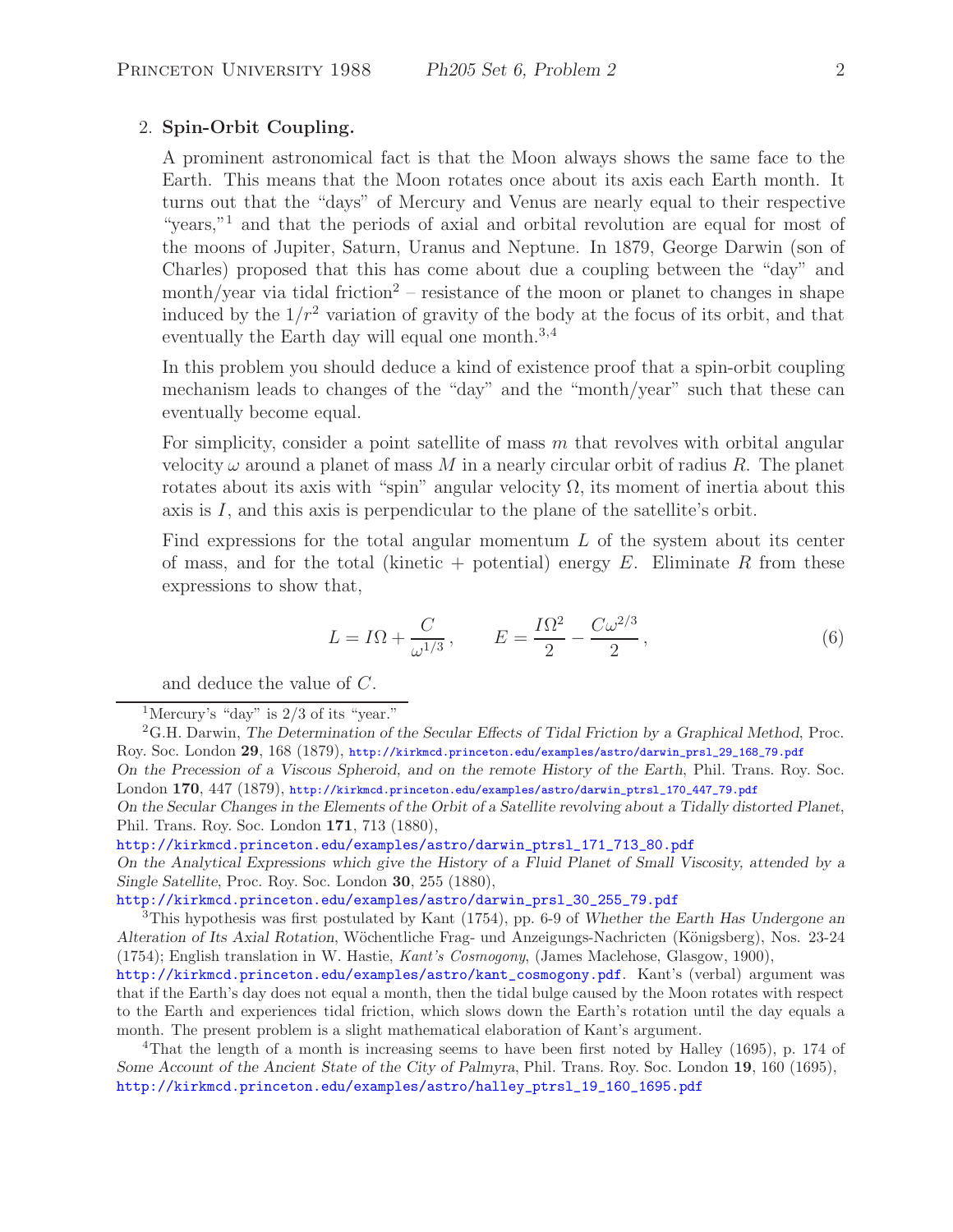In general, the angular velocities  $\omega$  and  $\Omega$  are different. If  $\omega \neq \Omega$  then tidal friction reduces the (kinetic + potential) energy  $E$  while conserving angular momentum. Show that there is a range of initial conditions such that eventually  $\omega_0 = \Omega_0$ .<sup>5</sup>

For the Earth-Moon system,  $\Omega_E$  is decreasing with time. Give an expression for R as a function of  $\Omega$  (and not  $\omega$ ) to show that R increases as  $\Omega$  decreases. Then, by Kepler's law for the system,  $\omega$  must be decreasing also.

*Darwin noted that extrapolation of the above scenario into the past suggests there may have been a time when*  $R = R_E$  *and the Earth and Moon were part of a single protoplanet.*<sup>6</sup>

<sup>&</sup>lt;sup>5</sup>Hint: Consider the variable  $x = C/\omega^{1/3}$  = orbital angular momentum.

<sup>6</sup>For a popular review, see P. Goldreich, *Tides and the Earth-Moon system*, Sci. Am. April, 42 (1972), http://kirkmcd.princeton.edu/examples/astro/goldreich\_sa\_4\_42\_72.pdf,

and also C.L. Coughenour, A.W. Archer and K.J. Lacovara, *Tides, tidalities, and secular changes in the Earth-Moon system*, Earth-Sci. Rev. **97**, 59 (2009),

http://kirkmcd.princeton.edu/examples/astro/coughenour\_esr\_97\_59\_09.pdf.

Nowadays, the so-called impact-origin hypothesis enjoys greater favor, although the issue remains unsettled. See, for example, M. Cuk and S.T. Stewart, *Making the Moon from a Fast-Spinning Earth: A Giant Impact Followed by Resonant Despinning*, Science **338**, 1047 (2012),

http://kirkmcd.princeton.edu/examples/astro/cuk\_science\_338\_1047\_12.pdf,

I. Crawford, *The Moon and the early Earth*, A&G **54**, 1.31 (2013),

http://kirkmcd.princeton.edu/examples/astro/crawford\_ag\_54\_1.31\_13.pdf.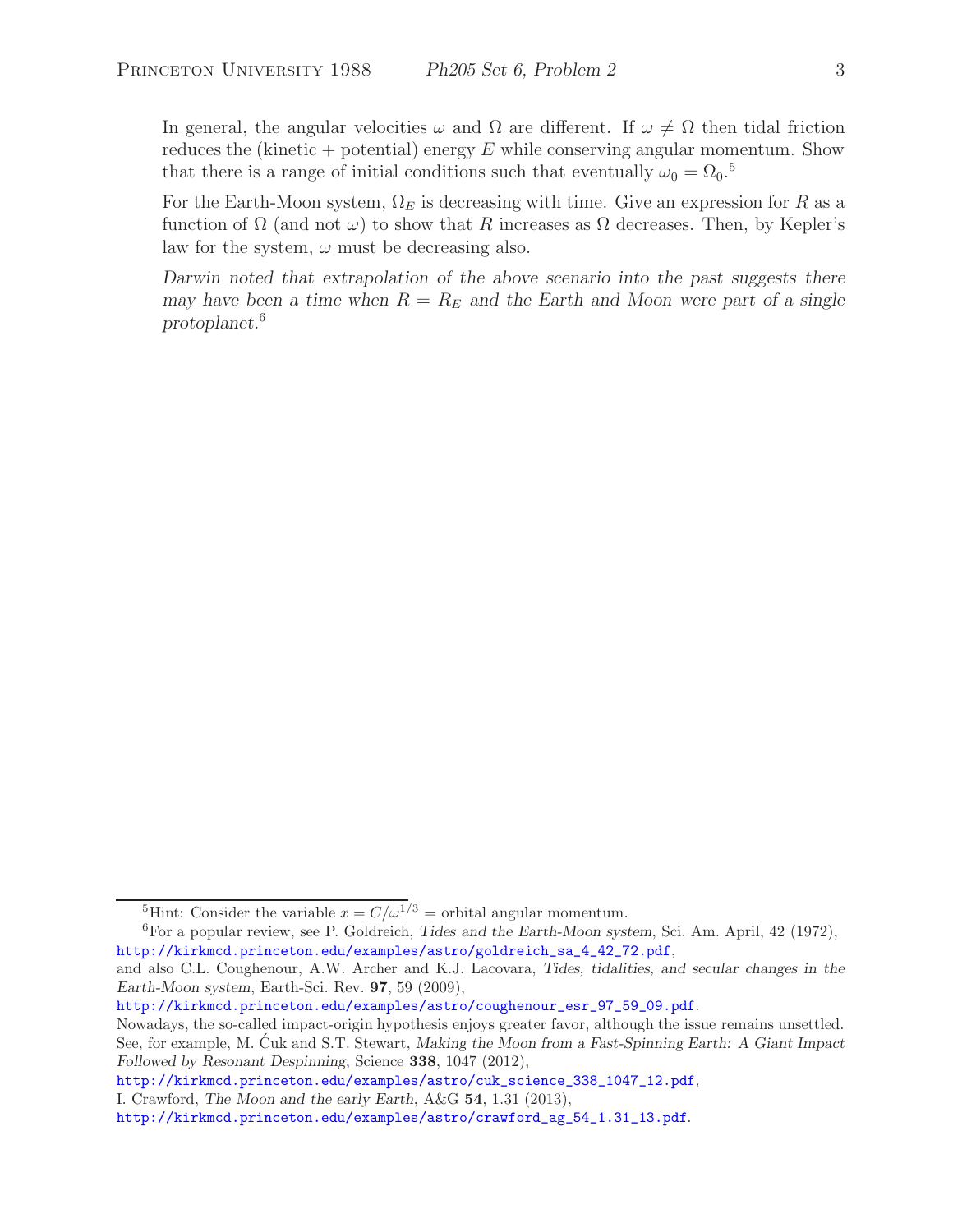## 3. (a) **Skyhook.**

As part of the Equatorial-African Space Program, Idi Amin proposed to launch a "skyhook" satellite. This consists of a long rope which is in orbit such that the rope is along a radius through the center of the Earth, with the lower end just above the Earth's surface. The skyhook orbits the Earth once a day, so the lower end appears suspended in space above a fixed point on the equator. *"I just want a place to hang my hat": I. Amin*

Derive a differential equation for the tension in the rope. Note that the tension in the rope vanishes at its ends to show,

$$
r_{\max} = \frac{r_E}{2} \left( \sqrt{1 + \frac{8Gm_E}{\omega_E^2 r_E^3}} - 1 \right),
$$
 (7)

if  $r_{\min} = r_E$ .

Is the skyhook stable against hanging a hat on it?

To get a sense of this issue, consider its potential energy and the kinetic energy of its center-of-mass motion.

### (b) **Ringworld.**

A 1970 science-fiction novel by Larry Niven with the above title considered a band/ring about a Sunlike star at the radius of the Earth, which rotated with (high) angular velocity such that the centrifugal force equaled Earth's gravity.

Is this system stable against a radial perturbation of its center of mass away from the center of the star?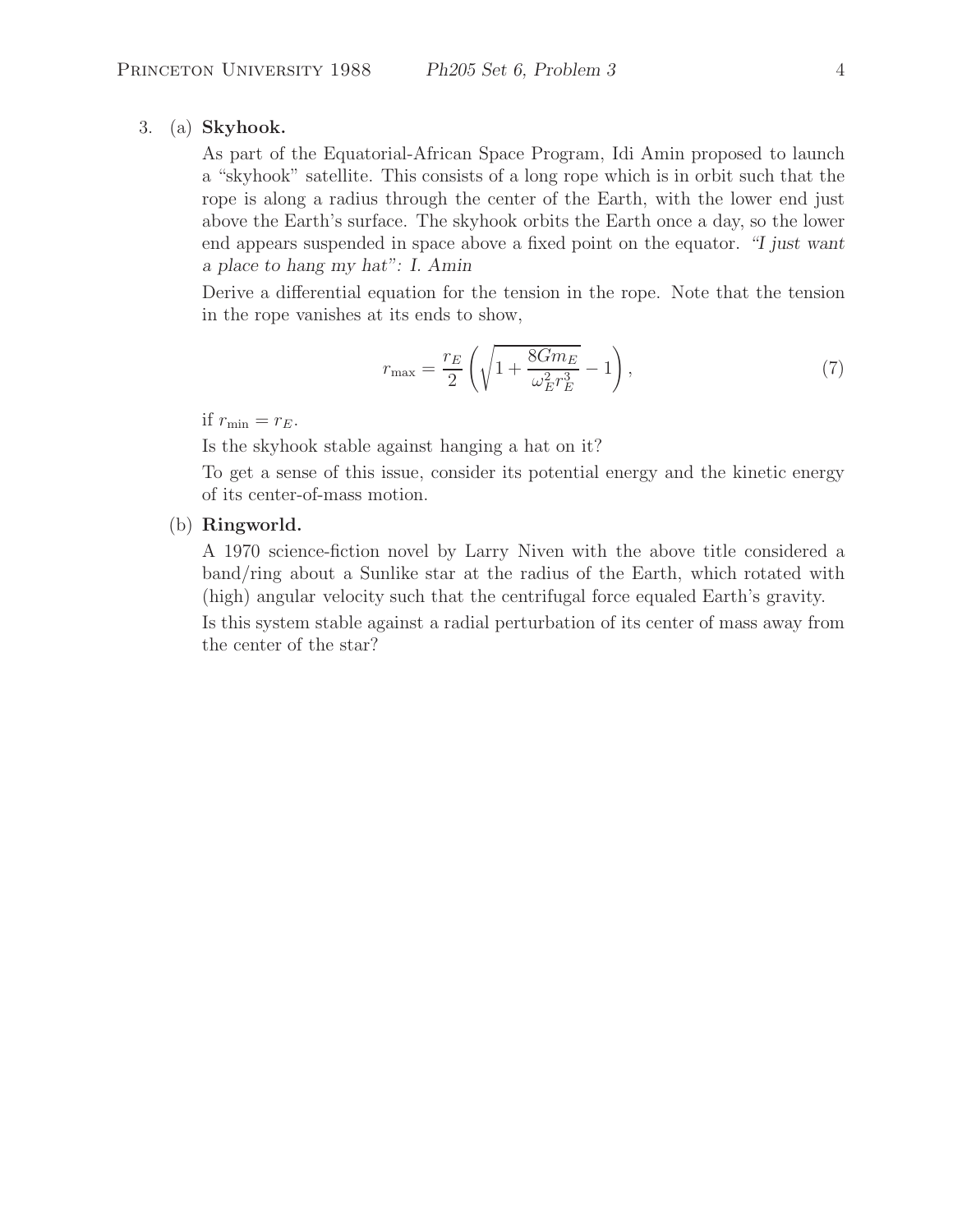- 4. Some dimensional analysis:
	- (a) **Modeling.**

We wish to investigate some phenomenon by means of a scale model, in which all lengths are scaled by  $l' = \alpha l$  (usually  $\alpha < 1$ ). However, we use the same material to construct the model as in the original, so the density  $\rho$  is unchanged. In general, we need to stretch or shrink the time scale,  $t' = \beta t$ , which we accomplish by scaling the velocities,  $v' = \alpha v / \beta$ .

How is the force  $F'$  in the scale model related to force  $F$  in the original (such that their motions are similar).

If the force involves gravity, how is the scaling further constrained?

Example: A model of a ship with  $\alpha = 1/n$  is observed to experience a drag force  $F'$  when traveling through a tank of water with velocity  $v'$ . For what velocity  $v$ of the original is the model result relevant?

- (b) If we can write a drag force as  $F = C_d v^p A^q$  where A is the area of the object projected onto a plane perpendicular to **v**, and  $C_d$ , p and q are constants, then what are  $p$  and  $q$  such that scaling holds?
- (c) A particle starts from rest, subject to the force  $\mathbf{F} = -A\mathbf{r} B\mathbf{v}$ , where A and B are constants. Show by dimensional analysis that the time to reach the origin is independent of the initial position.
- (d) A particle starts from rest subject to the force  $\mathbf{F} = -A\hat{\mathbf{r}}/r^n$ , where  $A > 0$  and n are constants. Show that the time for the particle to fall to the origin from initial distance  $r_0$  scales as  $T \propto r_0^{\frac{n+1}{2}}$ .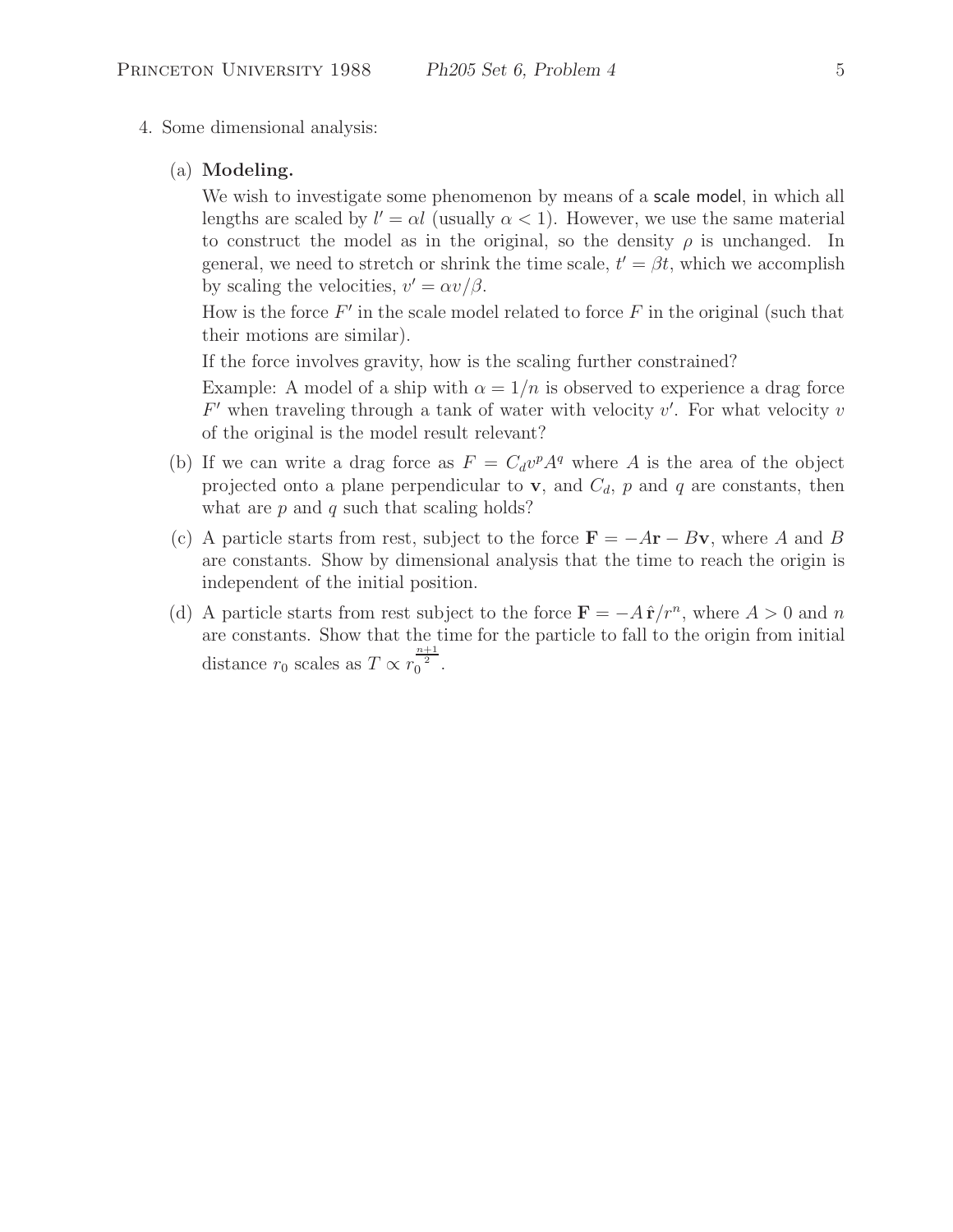## 5. **Biomechanics.**

- (a) How does the amount of time an animal can survive in a hot, dry desert depend on is height/length L?
- (b) Animals are heat engines they must sweat to live. How does "horsepower" scale with the size  $L$  of an animal?
- (c) How does the maximum running speed of an animal scale with its size  $L$  if air resistance is the limit, and if gravity is the limit (as in running uphill)?
- (d) How does the height  $h$  that an animal can jump depend on its size  $L$ .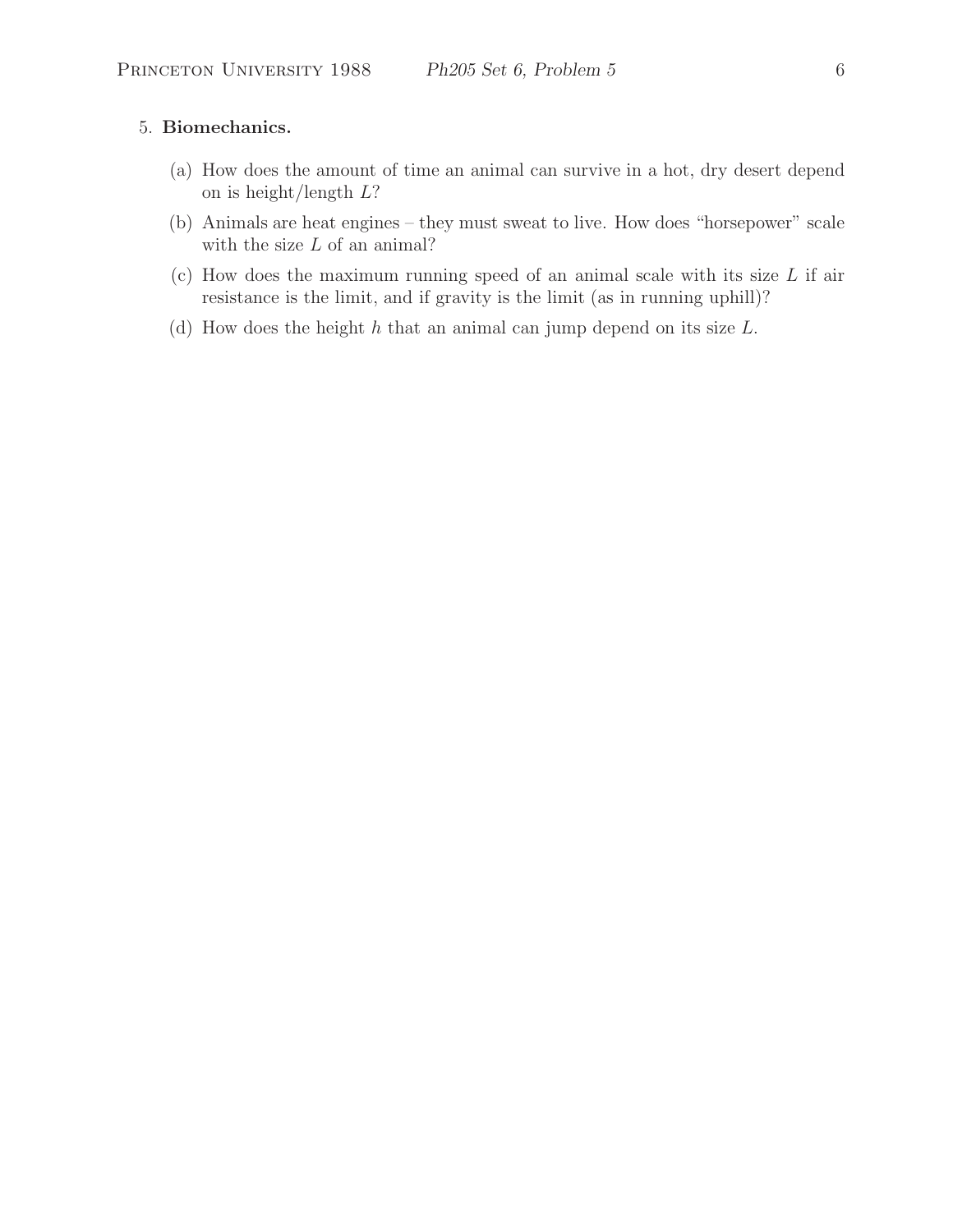- 6. (a) Calculate the differential cross section in the center-of-mass frame for elastic scattering of spheres of radius  $b$  off a sphere of radius  $a$  (both with no initial rotation).
	- (b) In the lab frame, in which the sphere of radius  $a$  is at rest, show that the differential cross section can be written as,

$$
\frac{d\sigma}{dT_{\text{lost}}} = \frac{\pi a^2}{T_{\text{lost,max}}},\tag{8}
$$

where  $T_{\text{lost}}$  is the kinetic energy lost by the other sphere (and gained by the sphere of radius  $a$ ) during the scattering.

What are the extremes of the "lost" energy,  $T_{\text{lost,min}}$  and  $T_{\text{lost,max}}$ ?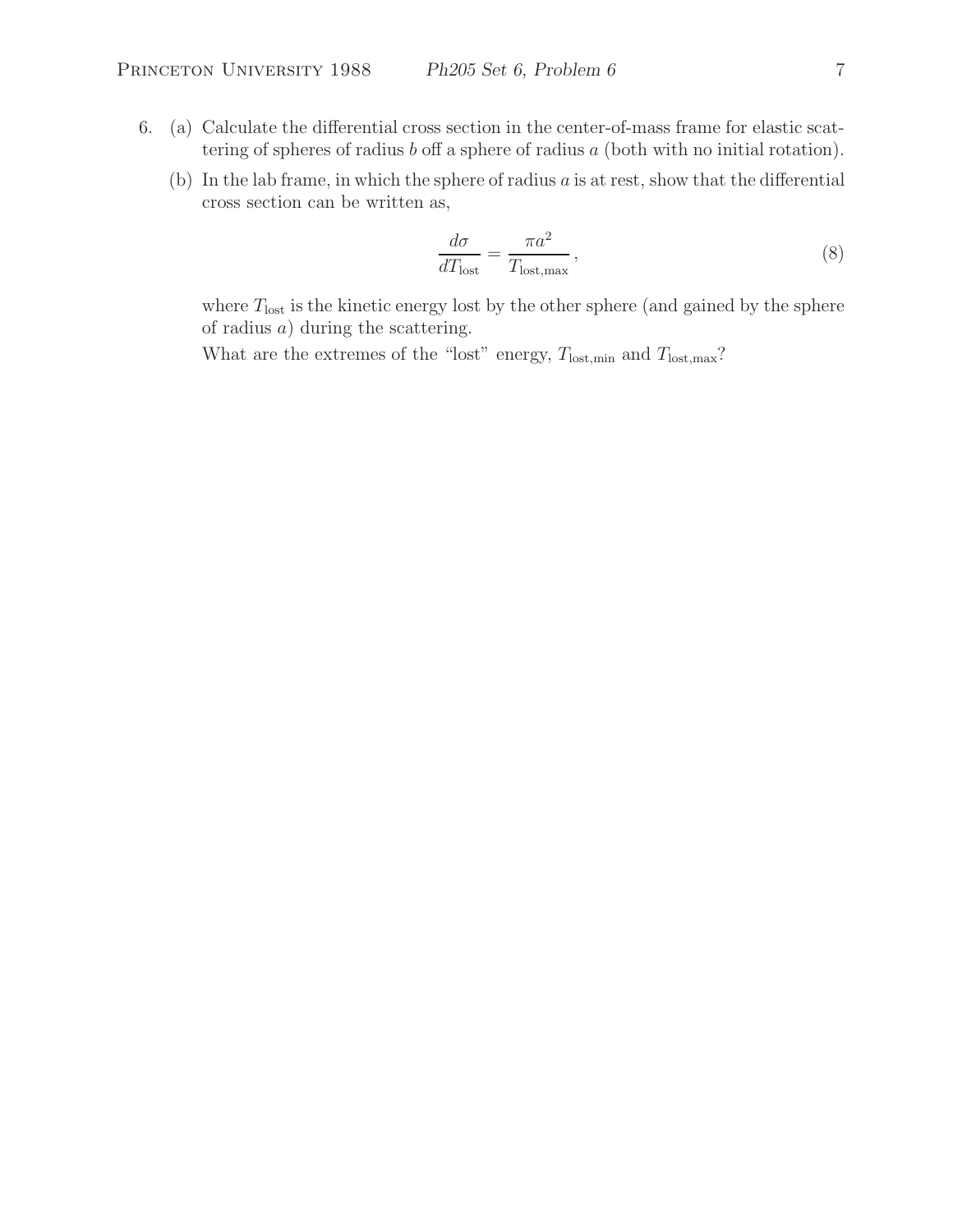7. (a) A parallel beam of projectiles is fired from space toward the Moon with initial velocity  $v_0$ . What is the collision cross section  $\sigma$  for the projectiles to hit the Moon, neglecting its motion?

Express  $\sigma$  in terms of the radius R of the Moon, the escape velocity  $v_e$  from the Moon, and  $v_0$ .

*There is no need to integrate over Rutherford's formula – go back to basics!*

What would the cross section be if gravity were a repulsive force,  $F = +GMm/r^2$ ?

(b) The interaction between an atom and an ion is described by the potential energy  $V(r) = -C/r^4$  for a constant C (and r such that the atom and ion are not in contact).<sup>7</sup>

Make a sketch of the effective potential energy  $V_{\text{eff}}(r)$ . Note that if the total energy of the ion exceeds the maximum value of the effective potential, then the ion spirals inward to the atom.

Find the capture cross section for an ion to strike the atom if it has velocity  $v_{\infty}$ when far from the atom, supposing  $m_{\text{ion}} \ll m_{\text{atom}}$ .

 ${}^{7}C = P_{a}^{2}e^{2}/2$ , where  $P_{a}$  is the electric polarizability of the atom and e is the electric charge of the ion.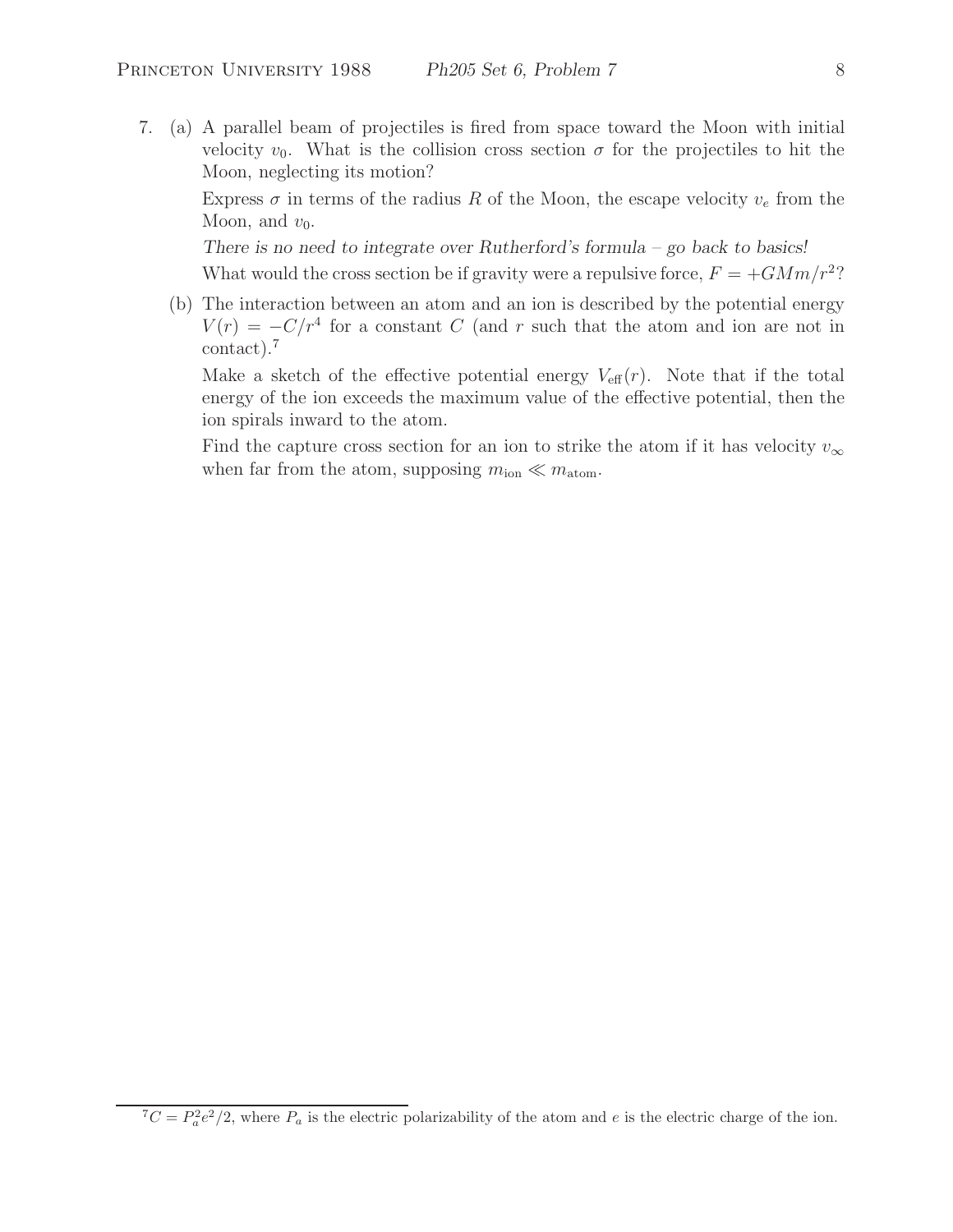8. Calculate the differential cross section for scattering off the potential,

$$
V(r) = \begin{cases} 0 & r > a, \\ -V_0 & r < a. \end{cases}
$$
 (9)

A trick is to use the problem on p. 16 of L.D. Landau and E.M. Lifshitz, *Mechanics*,  $3^{\text{rd}}$  ed. (Pergamon, 1976), http://kirkmcd.princeton.edu/examples/mechanics/landau\_mechanics.pdf, to note that this problem is equivalent to light scattering off a sphere of index of refraction  $n = \sqrt{T/(T+V)}$ , such that  $n = 1$  outside the sphere and  $n > 1$  inside it.

To relate the impact parameter  $b$  to the scattering angle  $\theta$ , you might solve for distance  $d$ , shown in the figure, in two ways to find,

$$
b^{2} = \frac{a^{2}n^{2}\sin^{2}\theta/2}{n^{1} + 1 - 2n\cos\theta/2}.
$$
 (10)

What is  $\theta_{\text{max}}$ ?

Then, for  $n > 1$  inside the sphere you should find,

$$
\frac{d\sigma}{d\cos\theta} = \frac{\pi a^2 n^2}{2\cos\theta/2} \frac{(n\cos\theta/2 - 1)(n - \cos\theta/2)}{(n^1 + 1 - 2n\cos\theta/2)^2}.
$$
(11)

*The case of* n < 1 *is not possible for light scattering in air, but for scattering of light off an air bubble under water,*  $n_{\text{outside}}/n_{\text{inside}} > 1$ . Here, there would be no limit to the *scattering angle "at first glance". However, as*  $b \rightarrow a$ , *light won't enter the bubble, but rather just bounces off the surface by "total external reflection". [Try looking at a bubble in a swimming pool sometime.] The reflection scattering is isotropic over the allowed range of angles (as in Prob. 6 above).*

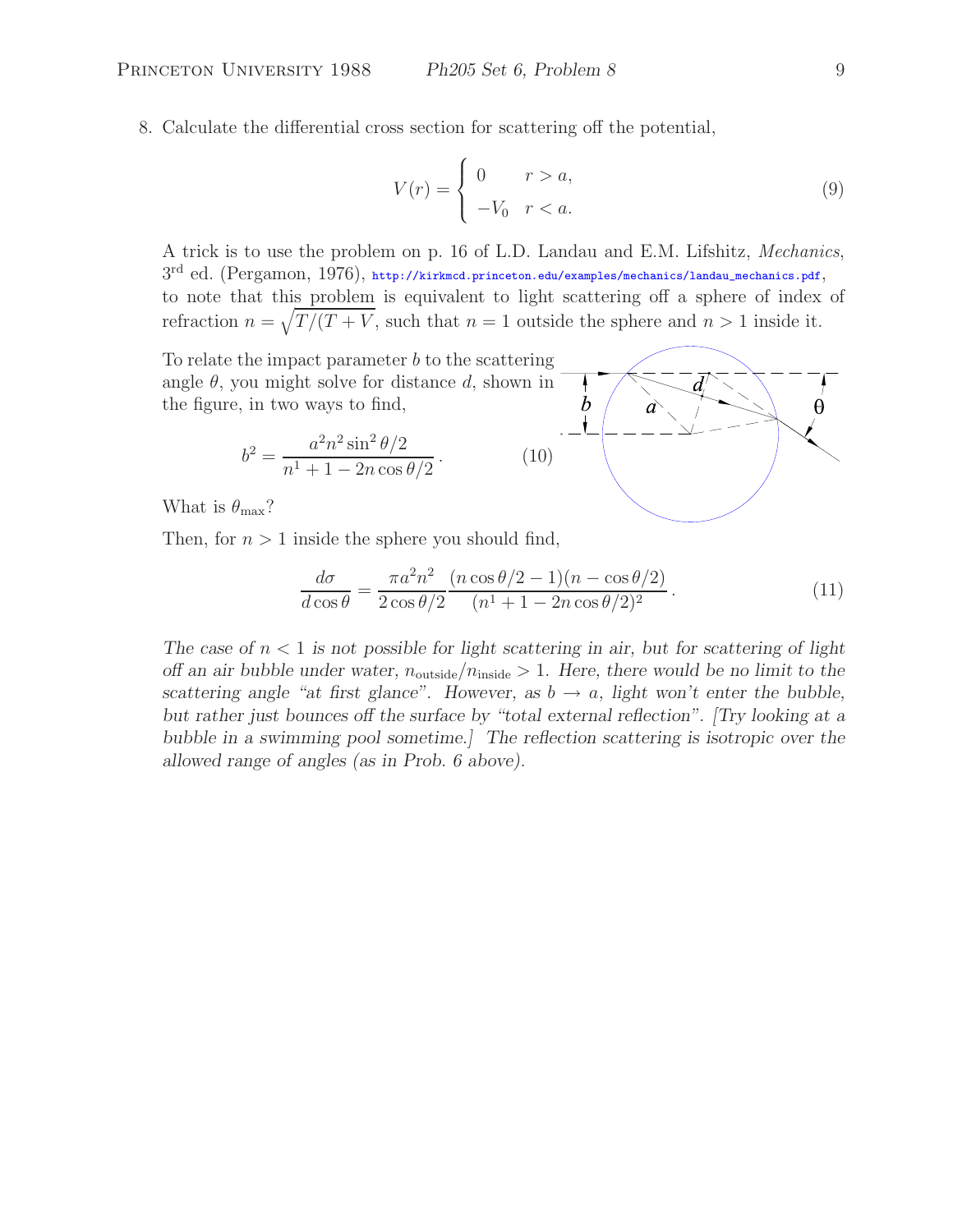9. Calculate the differential cross section for the scattering of point particles off the repulsive central force whose potential is  $V = \alpha/r^2$  where  $\alpha$  is a positive constant. The beam particles have energy E.

This problem is well suited to the formal method of sec. 18 of L.D. Landau and E.M. Lifshitz, *Mechanics*, 3rd ed. (Pergamon, 1976),

http://kirkmcd.princeton.edu/examples/mechanics/landau\_mechanics.pdf.

You should find that the impact parameter b is related to the scattering angle  $\theta$  by,

$$
b^2 = \frac{\alpha}{E} \frac{(\pi - \theta)^2}{\theta(2\pi - \theta)},
$$
\n(12)

and hence, the differential cross section per unit solid angle is,

$$
\frac{d\sigma}{d\Omega} = \frac{\pi^2 \alpha}{E \sin \theta} \frac{\pi - \theta}{\theta^2 (2\pi - \theta)^2}.
$$
\n(13)

Sketch this.

As for the Rutherford cross section, since the force extends to infinity, the total cross section diverges.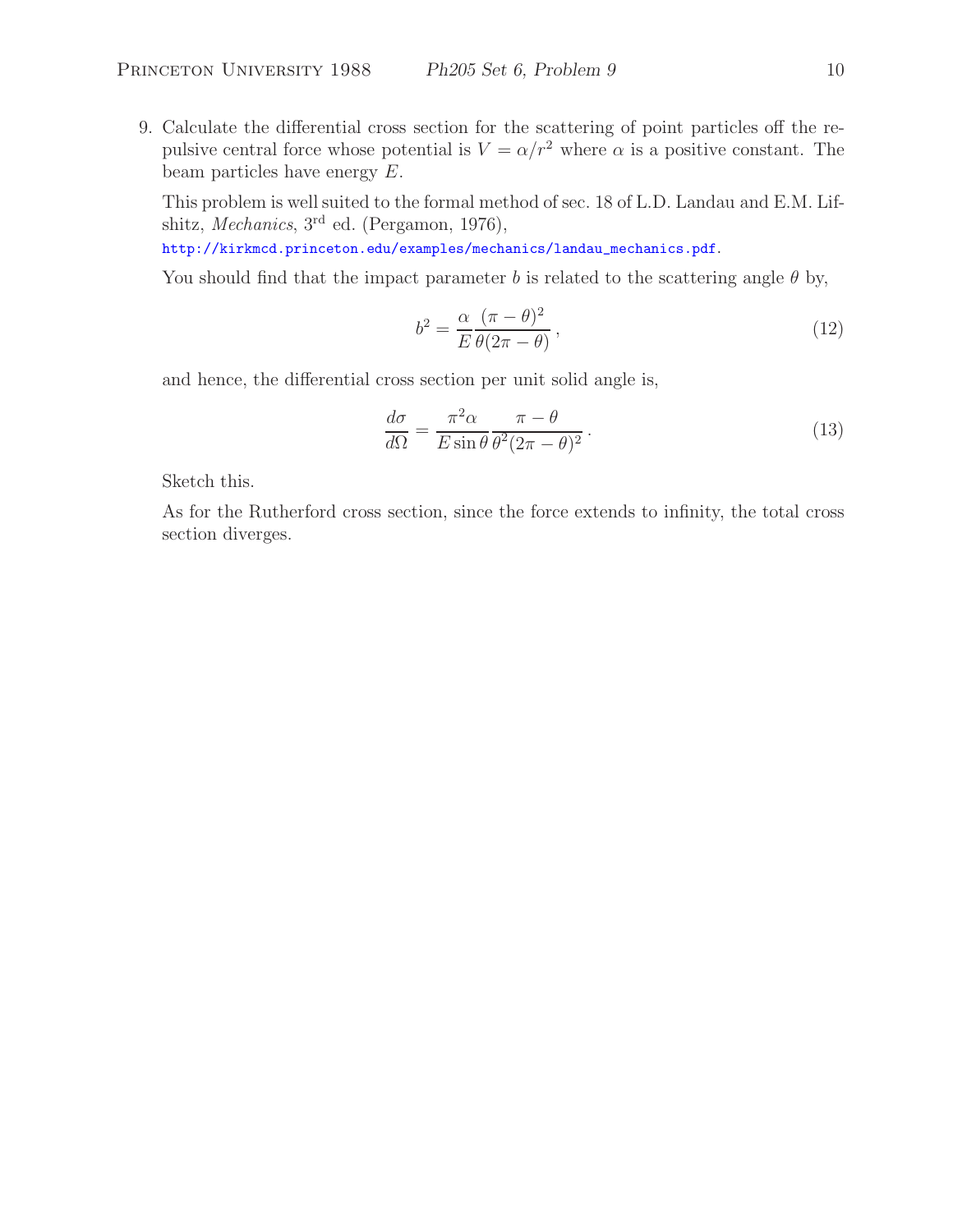## **Solutions**

1. (a) **Kepler's Equation of Time** (Secular Equation).



For the ellipse  $r = a(1 - \epsilon^2)/(1 + \epsilon \cos \theta)$ , we have that,

$$
\cos \phi = \frac{r \cos \theta + \epsilon a}{a} = \frac{(1 - \epsilon^2) \cos \theta}{1 + \epsilon \cos \theta} + \epsilon = \frac{(1 - \epsilon^2) \cos \theta + \epsilon + \epsilon^2 \cos \theta}{1 + \epsilon \cos \theta} = \frac{\cos \theta + \epsilon}{1 + \epsilon \cos \theta}, (14)
$$

$$
\cos \theta = \frac{\cos \phi - \epsilon}{1 - \epsilon \cos \phi}, \qquad 1 + \epsilon \cos \theta = \frac{1 - \epsilon^2}{1 - \epsilon \cos \phi}, (15)
$$

$$
\sin \theta = \sqrt{1 - \left(\frac{\cos \phi - \epsilon}{1 - \epsilon \cos \phi}\right)^2} = \frac{\sqrt{1 - 2\epsilon \cos \phi + \epsilon^2 \cos \phi^2 - \cos^2 \phi + 2\epsilon \cos \phi - \epsilon^2}}{1 - \epsilon \cos \phi}
$$

$$
\frac{\sqrt{(1 - \epsilon^2)(1 - \cos^2 \phi)}}{1 - \epsilon \cos \phi} = \frac{\sin \phi \sqrt{1 - \epsilon^2}}{1 - \epsilon \cos \phi}.
$$
(16)

Taking the time derivative of eq. (14), and recalling that  $L = mr^2 \dot{\theta}$  and  $b =$  $a\sqrt{1-\epsilon^2}$ ,

$$
-\sin\phi\dot{\phi} = \frac{-\sin\theta\dot{\theta}}{1+\epsilon\cos\theta} - \frac{(\cos\theta-\epsilon)\epsilon\sin\theta\dot{\theta}}{(1+\epsilon\cos\theta)^2} = -\frac{\sin\theta\dot{\theta}(1-\epsilon^2)}{(1+\epsilon\cos\theta)^2},
$$

$$
= -\frac{\sin\phi}{1-\epsilon\cos\phi}\frac{L}{mr^2}\frac{1-\epsilon^2}{(1+\epsilon\cos\theta)^2} = -\frac{\sin\phi\sqrt{1-\epsilon^2}}{1-\epsilon\cos\phi}\frac{L}{ma^2\sqrt{1-\epsilon^2}} \tag{17}
$$

$$
(1 - \epsilon \cos \phi) \dot{\phi} = \frac{L}{mab}, \qquad (18)
$$

$$
\phi - \epsilon \sin \phi = \frac{Lt}{mab} \,. \tag{19}
$$

We also note Kepler's 3<sup>rd</sup> law,  $\Omega^2 a^3 = GM$ , where  $\Omega = 2\pi/T$  is the average angular velocity of mass m in orbit around mass  $M \gg m$ , and that from p. 105 of http://kirkmcd.princeton.edu/examples/Ph205/ph205l10.pdf,

$$
L^{2} = GMm^{2}a(1 - \epsilon) = \Omega^{2}m^{2}a^{4}(1 - \epsilon^{2}) = (\Omega mab)^{2}.
$$
 (20)

so Kepler's equation of time (19) can also be written as,

$$
\phi - \epsilon \sin \phi = \Omega t. \tag{21}
$$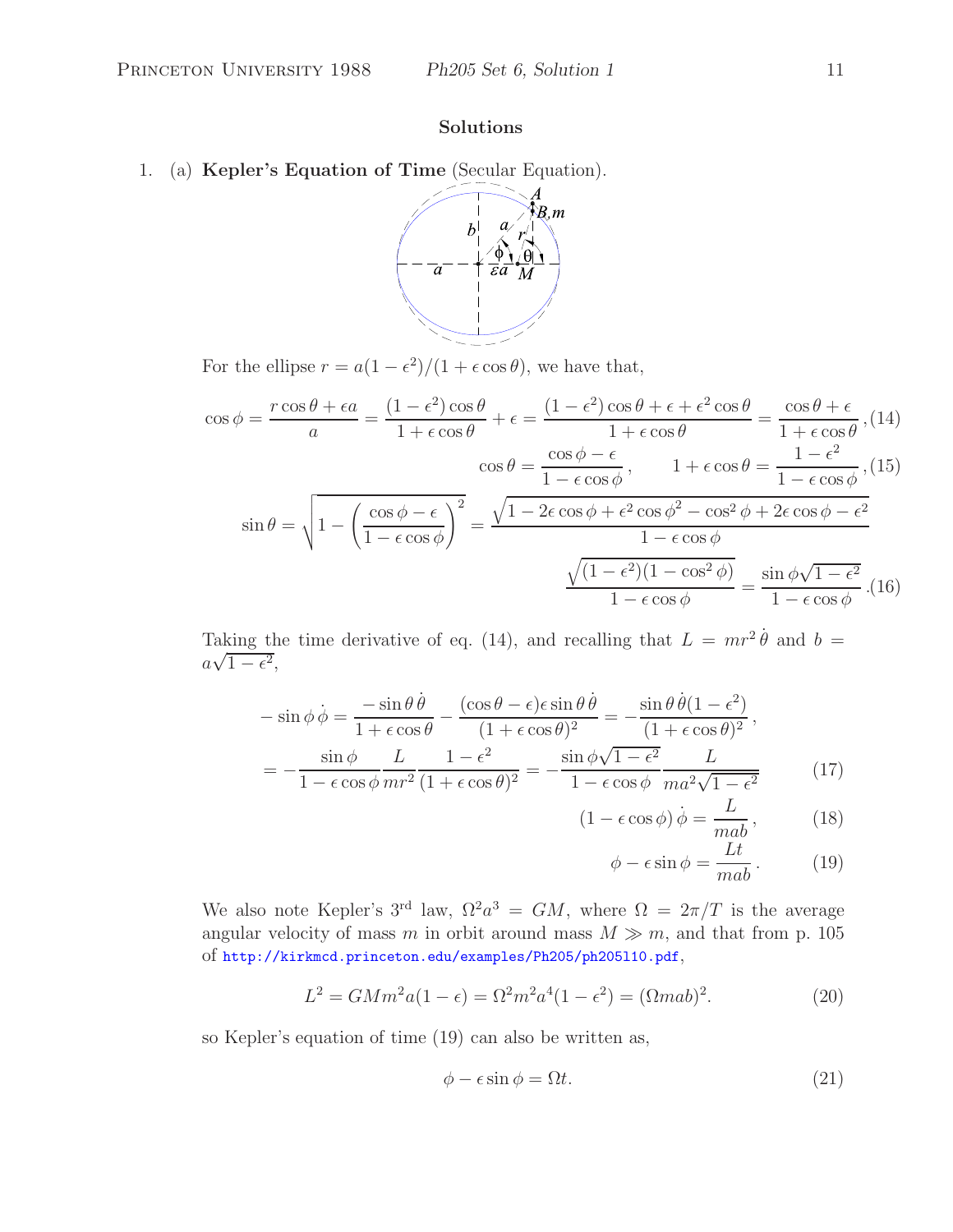# (b) **The Greek Eccentricity.**

Let  $\alpha$  be the angle to the orbiting mass from the empty focus of the elliptical orbit, as shown in the figure below.



By the law of sines,

$$
\frac{\sin \alpha}{r} = \frac{\sin \beta}{2\epsilon a} = \frac{\sin(\pi - \alpha - (\pi - \theta))}{2\epsilon a} = \frac{\sin(\theta - \alpha)}{2\epsilon a} = \frac{\sin \theta \cos \alpha - \cos \theta \sin \alpha}{2\epsilon a}, (22)
$$

$$
\tan \alpha = \frac{\sin \theta}{\cos \theta + 2\epsilon a/r}.
$$
(23)

In the rest of the analysis, we consider small  $\epsilon$ , and neglect terms of order  $\epsilon^2$ . The time derivative of eq. (23) is,

$$
(1 + \tan^2 \alpha)\dot{\alpha} = \frac{\cos \theta \,\dot{\theta}}{\cos \theta + 2\epsilon a/r} - \frac{\sin \theta}{(\cos \theta + 2\epsilon a/r)^2} \left( -\sin \theta \,\dot{\theta} - \frac{2\epsilon a\dot{r}}{r^2} \right). \tag{24}
$$

The equation of the ellipse is,

$$
\frac{1}{r} = \frac{1 + \epsilon \cos \theta}{a(1 - \epsilon^2)} \approx \frac{1 + \epsilon \cos \theta}{a}, \qquad r \approx \frac{a}{1 + \epsilon \cos \theta},
$$
(25)

$$
\dot{r} \approx \frac{a\epsilon\sin\theta\,\dot{\theta}}{(1+\epsilon\cos\theta)^2} \approx a\epsilon\sin\theta\,\dot{\theta},\qquad(26)
$$

$$
\cos\theta + \frac{2\epsilon a}{r} \approx \cos\theta + 2\epsilon a \frac{1 + \epsilon\cos\theta}{a} \approx \cos\theta + 2\epsilon,\tag{27}
$$

$$
1 + \tan^2 \alpha = \frac{(\cos \theta + 2\epsilon a/r)^2 + \sin^2 \theta}{(\cos \theta + 2\epsilon a/r)^2} \approx \frac{1 + 4\epsilon \cos \theta}{(\cos \theta + 2\epsilon a/r)^2}.
$$
 (28)

Using these approximations in eq. (24), we have,

$$
(1 + 4\epsilon \cos \theta)\dot{\alpha} \approx (\cos \theta + 2\epsilon)\cos \theta \dot{\theta} + \sin \theta \left(\sin \theta \dot{\theta} + 2\epsilon a (a\epsilon \sin \theta \dot{\theta}) \frac{(1 + \epsilon \cos \theta)^2}{a^2}\right)
$$

$$
\approx \dot{\theta}(1 + 2\epsilon \cos \theta), \tag{29}
$$

$$
\dot{\alpha} \approx \dot{\theta} \frac{1 + 2\epsilon \cos \theta}{1 + 4\epsilon \cos \theta} \approx \dot{\theta} (1 - 2\epsilon \cos \theta) = \frac{L}{mr^2} (1 - 2\epsilon \cos \theta),
$$
  

$$
\approx \frac{L}{ma^2} (1 + \epsilon \cos \theta)^2 (1 - 2\epsilon \cos \theta) \approx \frac{L}{ma^2} = \text{constant},
$$
 (30)

where  $L = mr^2\dot{\theta}$  is the conserved angular momentum of mass m about the force center.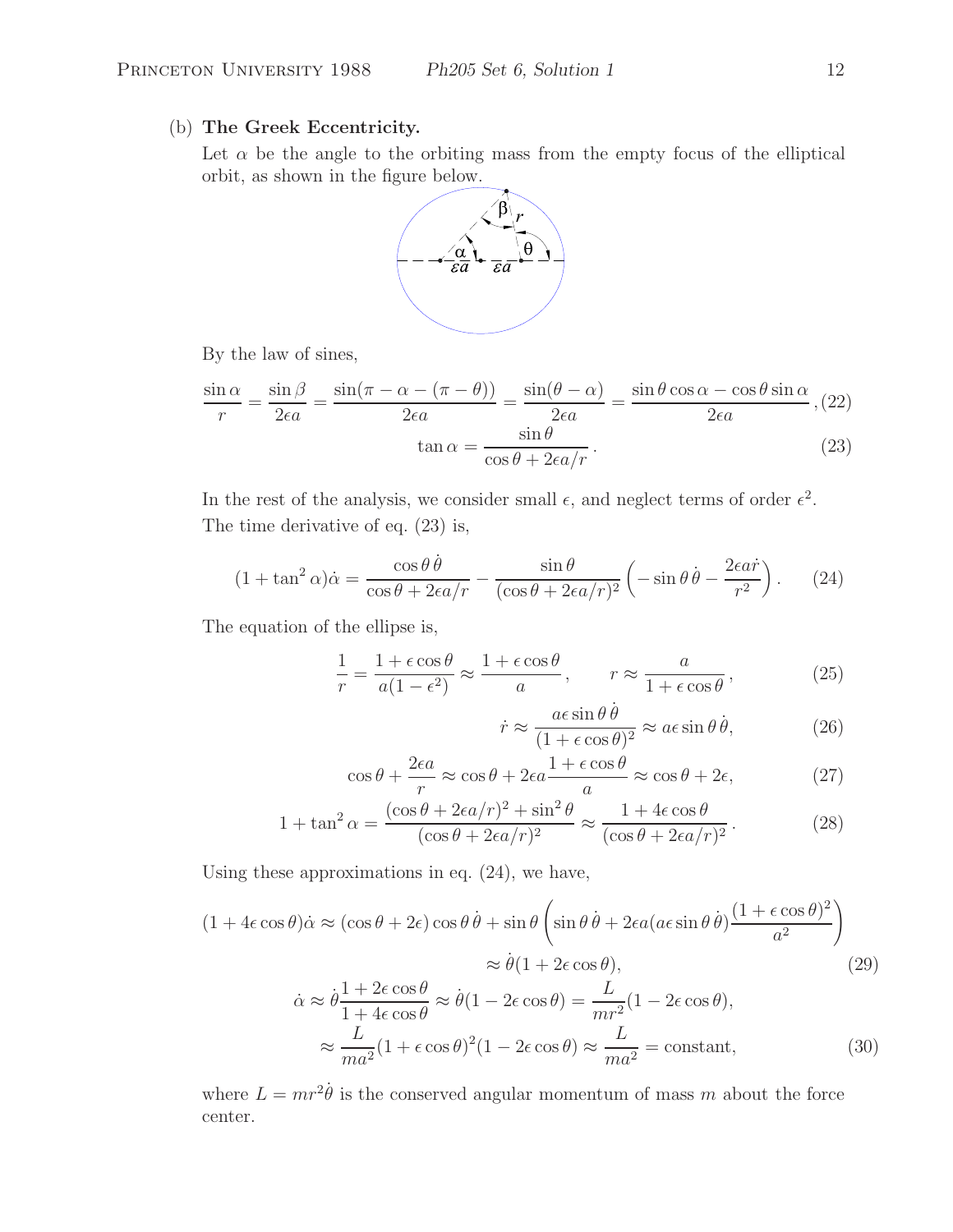# 2. **Spin-Orbit Coupling.**

The center of mass of the planet-satellite system are at distances,

$$
r_M = \frac{m}{M+m}R, \qquad \text{and} \qquad r_m = \frac{M}{M+m}R \tag{31}
$$

from the centers of these bodies, respectively, where  $R = r_M + r_m$ . The total angular momentum of the system (ignoring possible angular momentum associated with rotation of the satellite about its axis) in the rest frame of the center of mass of the system is the constant,

$$
L = I\Omega + (Mr_M^2 + mr_m^2)\,\omega = I\Omega + \mu R^2 \omega, \qquad \omega = \frac{L - I\Omega}{\mu R^2},\tag{32}
$$

which provides a relation between the orbital angular velocity  $\omega$  and the "spin" angular velocity  $Ω$ , where,

$$
\mu = \frac{mM}{M+m} \tag{33}
$$

is the reduced mass of the system. The total kinetic  $+$  potential energy of the system is,

$$
E = KE + PE = \frac{I\Omega^2}{2} + \frac{(Mr_M^2 + mr_m^2)\omega^2}{2} - \frac{GMm}{R} = \frac{I\Omega^2}{2} + \frac{\mu R^2 \omega^2}{2} - \frac{GMm}{R},
$$
(34)

where G is Newton's gravitational constant.

The equations of motion,

$$
M\ddot{\mathbf{r}}_M = -m\ddot{\mathbf{r}}_m = -\frac{GMm\mathbf{R}}{R^2}, \qquad \mathbf{R} = \mathbf{r}_M - \mathbf{r}_m,\tag{35}
$$

lead readily for circular orbits to,

$$
\frac{\mu R^2 \omega^2}{2} = \frac{GMm}{2R} = -\frac{PE}{2}, \qquad R^3 = \frac{GMm}{\mu \omega^2}.
$$
 (36)

The first form of eq. (36) is true in general for a  $1/r^2$  attractive force according to the so-called virial theorem, <sup>8</sup> while the second form is Kepler's (3rd) law for the system when the orbits are nearly circular, as assumed here.

If we accept Kant's comment that the eventual effect of tidal friction is to make the (final) "spin" angular velocity  $\Omega_0$  "locked" to the final orbital angular velocity  $\omega_0$ , at which time the bodies are distance  $R_0$  apart, then conservation of angular momentum (32) and Kepler's 3<sup>rd</sup> law (36) that  $R_i^3 \omega_i^2 = R_0^3 \omega_0^2$  suffice to determine  $\omega_0$  and  $R_0$ , according to,

$$
L = I\Omega_i + \mu R_i^2 \omega_i = (I + \mu R_0^2)\omega_0 \approx \mu R_0^2 \omega_0 = \mu R_i^2 \omega_i \frac{\omega_0^{1/3}}{\omega_i^{1/3}}.
$$
 (37)

<sup>8</sup>See, for example, sec. 10 of L.D. Landau and E.M. Lifshitz, *Mechanics*, 3rd ed. (Pergamon, 1976), http://kirkmcd.princeton.edu/examples/mechanics/landau\_mechanics.pdf.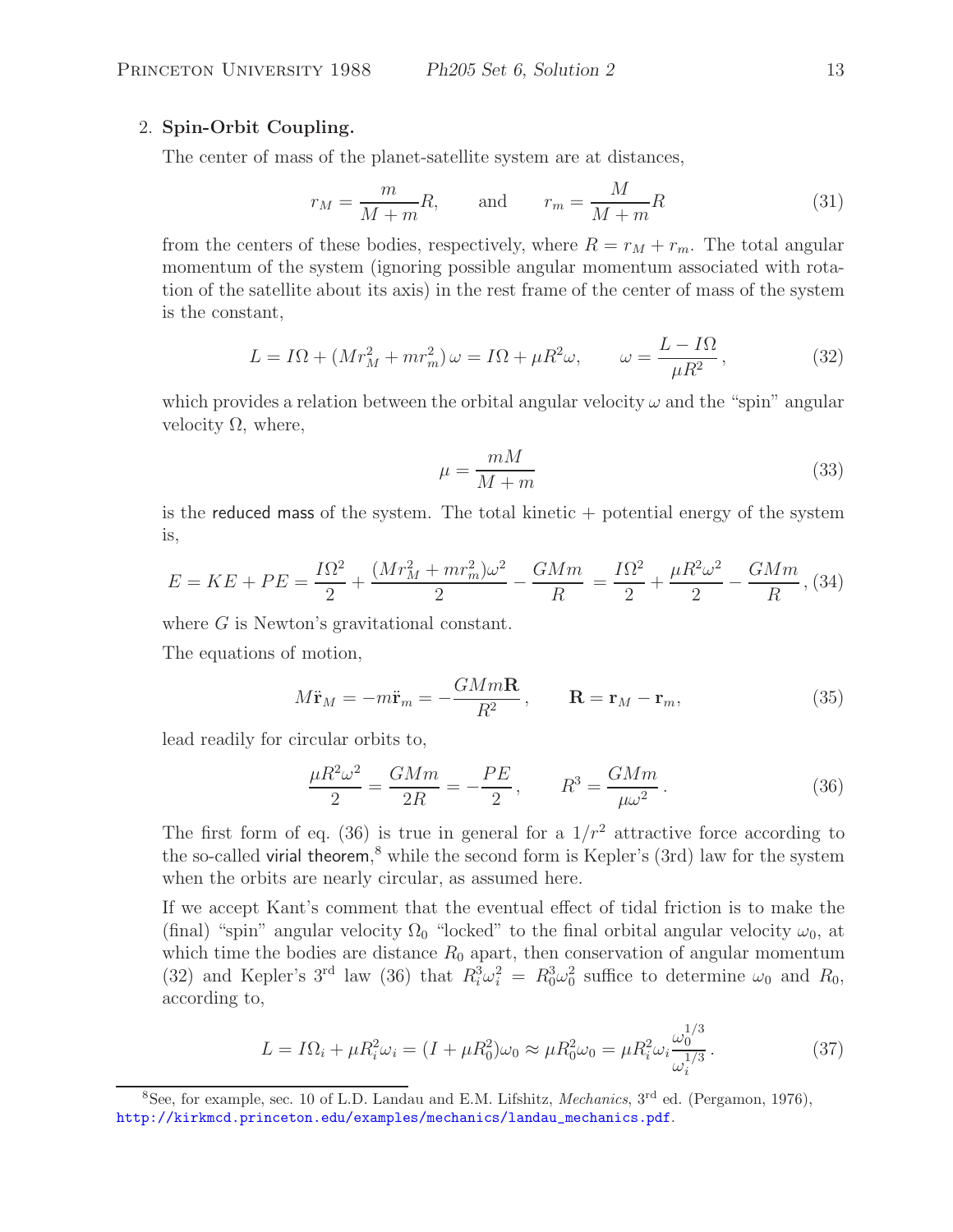Thus,

$$
\omega_0 = \Omega_0 \approx \omega_i \left( 1 + \frac{I \Omega_i}{\mu R_i^2 \omega_i} \right)^2 \qquad \text{for} \qquad (I \ll \mu R_0^2). \tag{38}
$$

*For the Earth-Moon system, this analysis predicts that the eventual day/month will be 48 present days,*<sup>9</sup> *The only known example of a two-body system that has evolved to a final state in which both "days" equal their common "month" is Pluto and Charon.* To establish analytically that a final state can exist with  $\omega_0 = \Omega_0$ , we use eq. (36) in eq.  $(32)$  to write,  $10$ 

$$
L = I\Omega + \frac{(G^2 \mu M^2 m^2)^{1/3}}{\omega^{1/3}} \equiv I\Omega + \frac{C}{\omega^{1/3}} \equiv I\Omega + x, \qquad \omega = \frac{C^3}{(L - I\Omega)^3}, \qquad (39)
$$

where  $x$  is the orbital angular momentum (which can be taken as positive by suitable choice of direction of the polar axis),

$$
x = \mu R^2 \omega = \frac{C}{\omega^{1/3}} > 0, \qquad C = (G^2 \mu M^2 m^2)^{1/3}, \qquad \Omega = \frac{L - x}{I}.
$$
 (40)

Since the angular momentum is constant we can write,

$$
0 = \frac{dL}{dx} = I\frac{d\Omega}{dx} + 1, \qquad \frac{d\Omega}{dx} = -\frac{3\omega^{4/3}}{C}\frac{d\Omega}{d\omega} = -\frac{1}{I},\tag{41}
$$

which implies that if  $\Omega$  decreases then so does  $\omega$ .

The energy (34) can now be written as,

$$
E = \frac{I\Omega^2}{2} - \frac{GMm}{2R} = \frac{I\Omega^2}{2} - \frac{C\omega^{2/3}}{2} = \frac{I\Omega^2}{2} - \frac{C^3}{2x^2} = \frac{(L-x)^2}{2I} - \frac{C^3}{2x^2}.
$$
 (42)

Note that  $E(x = 0) = -\infty$  and that  $E(x = \infty) = \infty$ , but that  $E(x)$  is not necessarily a monotonic function. Taking the derivative of eq. (42), we have that,

$$
\frac{dE}{dx} = -\frac{L-x}{I} + \frac{C^3}{x^3} = -\Omega + \omega = \frac{x}{I} + \frac{C^3}{x^3} - \frac{L}{I}.
$$
\n(43)

Hence, if an equilibrium exists, where  $dE(x_0)/dx = 0$ , we have that  $\Omega_0(x_0) = \omega_0(x_0)$ , and the equilibrium "spin" and orbital angular velocities are "locked".

*If we suppose that* M *represents the Moon and* m *represents the Earth, the above argument suggests that the period of rotation of the Moon about its axis should be equal to its orbital period once a certain kind of equilibrium was established in the*

http://kirkmcd.princeton.edu/examples/astro/darwin\_prsl\_29\_168\_79.pdf.

<sup>&</sup>lt;sup>9</sup>First computed in sec. 276 of W. Thomson and P.G. Tait, *A Treatise on Natural Philosophy*, (Cambridge U. Press, 1879, 1896), http://kirkmcd.princeton.edu/examples/astro/thomson\_tait\_sec276.pdf.

<sup>&</sup>lt;sup>10</sup>The remainder of this solution follows G.H. Darwin, *The Determination of the Secular Effects of Tidal Friction by a Graphical Method*, Proc. Roy. Soc. London **29**, 168 (1879),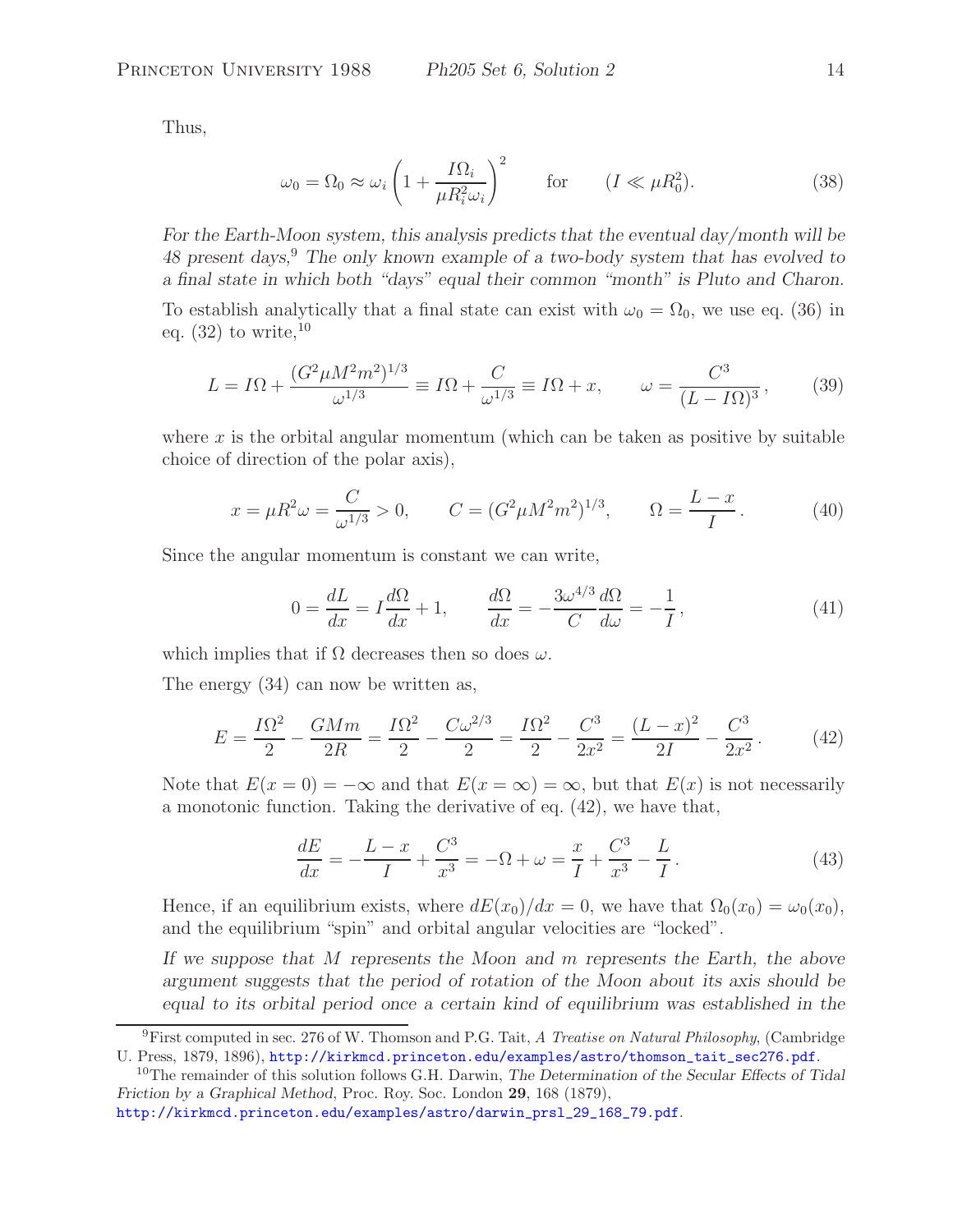*past.*<sup>11</sup> *However, we can also suppose that* M *represents the Earth and* m *represents the Moon, in which case we anticipate that the Earth-Moon system can evolve until the Earth day equals one month, and both the Earth and the Moon present the same face to one another at all times.*

The equilibrium,  $dE/dx = 0$ , exists in eq. (43) only if,

$$
\text{Min}\left(\frac{x}{I} + \frac{C^3}{x^3}\right) \;\; = \;\; 4\left(\frac{C}{3I}\right)^{3/4} < \frac{L}{I} \,,\tag{44}
$$

$$
L = I\Omega_i + x_i > L_{\min} = 4I\left(\frac{C}{3I}\right)^{3/4} = \frac{4(3C^3I)^{1/4}}{3} = \frac{4x_{0,\min}}{3} > 0,
$$
 (45)

noting that the minimum occurs for  $x_{0,\text{min}} = (3C^3I)^{1/4}$ . The requirement that L be positive (in the sense of the orbital angular momentum) means that if the "spin" angular momentum I $\Omega$  is opposite to the orbital angular momentum  $(\mu R^2 \omega = x)$  and large, no equilibrium will exist.<sup>12</sup> Furthermore, if the evolution is to involve increasing orbital angular momentum  $x$ , as in the Earth-Moon system, the initial "spin" angular momentum  $I\Omega_i$  must be a substantial fraction of the total for eventual equilibrium with  $\omega_0 = \Omega_0$  to exist.

In greater detail, the equilibrium value  $x<sub>0</sub>$  of the orbital angular momentum is a root of the quartic equation obtained by setting eq. (43) to zero,

$$
x^4 - Lx^3 + C^3I = 0.
$$
 (46)

When the condition (45) is satisfied, the so-called discriminant  $\Delta$  of the quartic equation (46) is negative, which implies that there are two real roots and two complex roots.



<sup>11</sup>If the Moon consists of matter somehow ejected from the Earth, it is probable that the Moon was created with the lunar day equal to a month (at that early time).

 $12$ In planetary systems where all objects have a common origin in an initial gas cloud, the sense of the angular momenta of all objects is typically the same.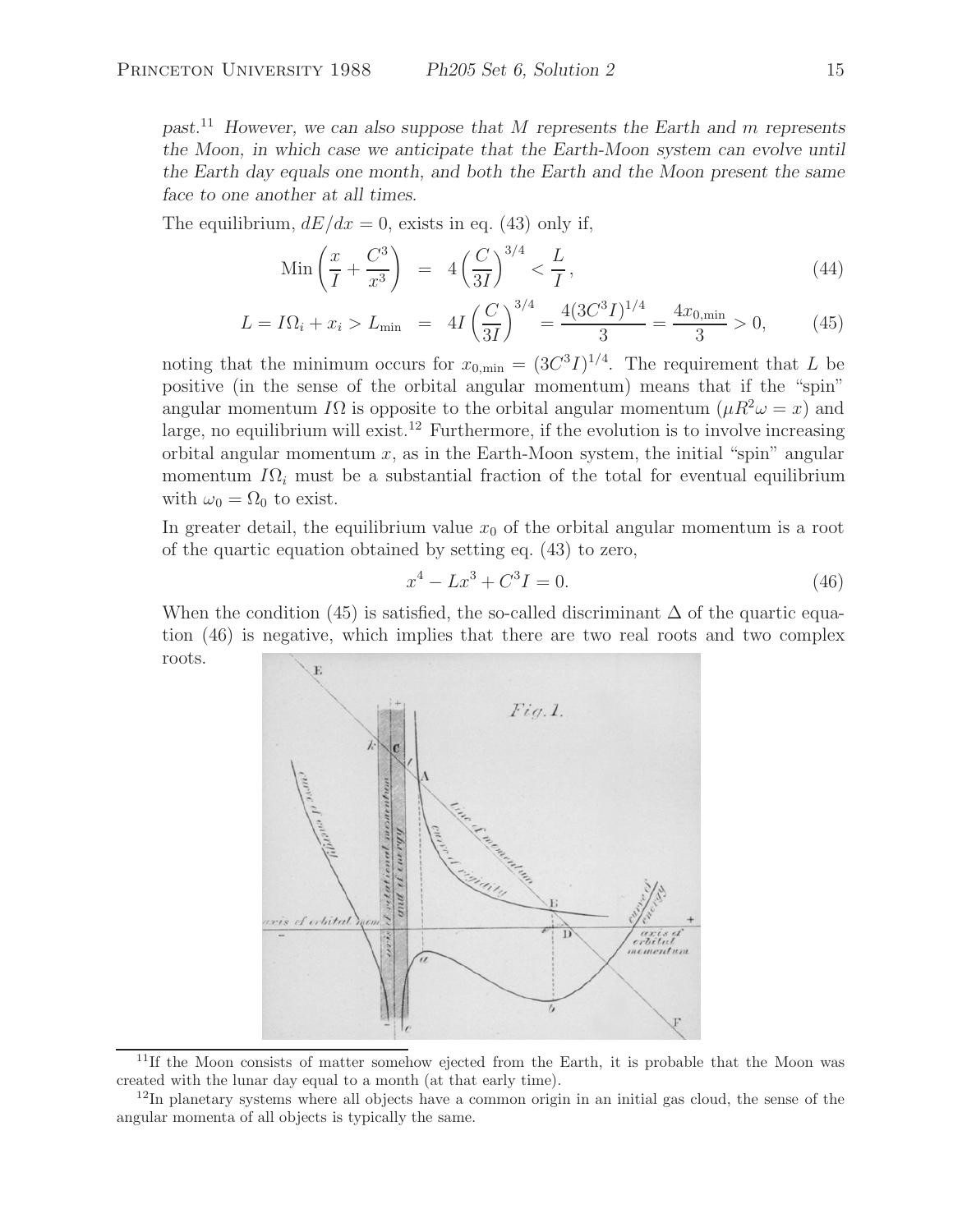The figure on the previous page, from Darwin (1879), shows (among others) the lines labeled "curve of energy" which correspond to eq. (42); the curve on the left is for a case where no equilibrium exists, while for the curve on the right the stable equilibrium is at b, corresponding to the root  $x_0$  of eq. (46), and the unstable equilibrium is at a, corresponding to the root  $x_1$ .

When condition  $(45)$  is satisfied, the two real roots are,  $^{13}$ 

$$
x_{0,1} = \frac{L}{4} - S \pm \sqrt{\frac{3L^2}{4} + \frac{L^3}{8S} - 4S^2},\tag{47}
$$

where,

$$
S = \frac{1}{2} \sqrt{\frac{L^2}{4} + \frac{1}{3} \left( Q + \frac{81 L_{\text{min}}^4}{256 Q} \right)}, \qquad Q = \left( \frac{729 L_{\text{min}}^4}{256} \right)^{1/3} \left( \frac{L^2 + \sqrt{L^4 - L_{\text{min}}^4}}{2} \right)^{1/3}.
$$
(48)

As tidal friction decreases the energy of the system, the equilibrium at  $x_0$  (where  $\omega_0 = \Omega_0$  can only be reached if the initial value of x is greater than  $x_1$ ; otherwise the system evolves towards  $x = 0$ , which implies increasing  $\omega$ , increasing  $\Omega$ , and decreasing  $R$  until the two masses merge.<sup>14</sup> Hence, we deduce a condition on the initial orbital angular velocity  $\omega_i$  for the existence of an equilibrium final state where  $\omega_0 = \Omega_0$ ,

$$
\omega_i < \frac{C^3}{x_1^3} \,. \tag{49}
$$

If  $\omega_i < C^3/x_0^3$ , then as the energy decreases with time x decreases,  $\omega$  increases, and R decreases; whereas if  $C^3/x_0^3 < \omega_i < C^3/x_1^3$ , then as the energy decreases x increases,  $\omega$ decreases, and R increases with time. *The Earth-Moon system is of the latter type.*

Lastly, we equate the expressions for  $\omega$  in eqs. (32) and (39) to obtain,

$$
R = \frac{(L - I\Omega)^2}{\mu^{1/2}C^{3/2}}, \qquad \frac{dR}{d\Omega} = -\frac{2I(L - I\Omega)}{\mu^{1/2}C^{3/2}} = -\frac{2\mu^{1/2}I\omega R^2}{C^{3/2}},
$$
(50)

which implies that if  $\Omega$  decreases then R increases. Taking the derivative of the first form of eq.  $(42)$ , we find,

$$
\frac{dE}{d\Omega} = I\Omega + \frac{GMm}{2R^2}\frac{dR}{d\Omega} = I(\Omega - \omega), \qquad d\Omega = \frac{dE}{I(\Omega - \omega)}.
$$
\n(51)

 $13$ We use the notation of https://en.wikipedia.org/wiki/Quartic\_function

 $14$ This behavior has come to be called the satellite paradox, that the effect of an energy-dissipation mechanism in a (gravitational) two-body system can be to increase the kinetic energies of the bodies. For example, the effect of atmospheric drag on a satellite in a low orbit about the Earth is to increase the speed of the satellite as it slowly spirals inwards towards the Earth's surface, Prob. 5 of http://kirkmcd.princeton.edu/examples/ph205set5.pdf.

Thus, the intuitive argument of Kant, as seconded by Thomson and Tait, that tidal friction lengthens the "day" and the "month/year" is not true in general.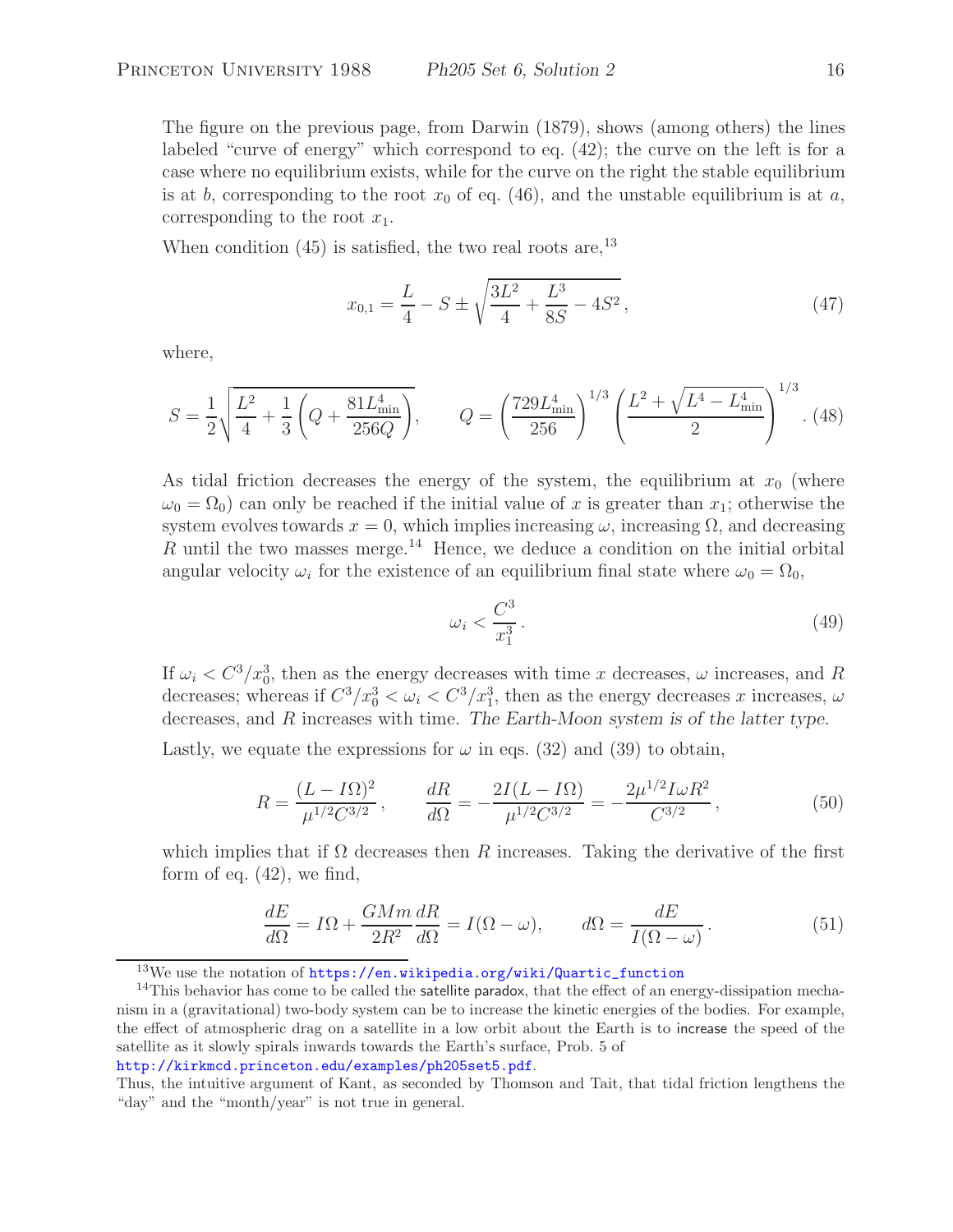Hence, as tidal friction reduces the kinetic + potential energy  $E$ , the "spin" angular velocity  $\Omega$  decreases if  $\Omega > \omega$ , as holds for the Earth-Moon system. At the same time, the Earth-Moon distance R increases according to eq.  $(50)$ , and the orbital angular frequency  $\omega$  decreases according to eq. (41).

Additional discussion of spin-orbit coupling and "locking" is given in, for example, P. Goldreich and S.J. Pearle, *Resonant Spin States in the Solar System*, Nature **209**, 1078 (1966), http://kirkmcd.princeton.edu/examples/astro/goldreich\_nature\_209\_ 1078\_66.pdf

*The Dynamics of Planetary Rotations*, Ann. Rev. Astro. Astrophys. **6**, 287 (1968), http://kirkmcd.princeton.edu/examples/astro/goldreich\_araa\_6\_287\_68.pdf

P. Goldreich, *History of the Lunar Orbit*, Rev. Geophys. **4**, 411 (1966),

http://kirkmcd.princeton.edu/examples/astro/goldreich\_rg\_4\_411\_66.pdf,

(*which also considered effects of tilts of the axes of the spinning bodies with respect to the orbital plane*).

C. Clouse, A. Ferroglia and M.C.N. Fiolhais, *Spin-orbit gravitational locking—an effective potential approach*, Eur. J. Phys. **43**, 035602 (2022),

http://kirkmcd.princeton.edu/examples/mechanics/clouse\_ejp\_43\_035602\_22.pdf

*This simplified model leaves open the question of the very early history of the Earth-Moon system, when the Earth day was much shorter than at present, and the Earth-Moon distance was comparable to the Earth's radius. The contemporary view that the Moon was ejected from the Earth during a collision with a large asteroid first gained prominence in* W.A. Hartmann and D.R. Davis, *Satellite-Sized Planetesimals and Lunar Origin*, Icarus 24, 504 (1975),

http://kirkmcd.princeton.edu/examples/astro/hartmann\_icarus\_24\_504\_75.pdf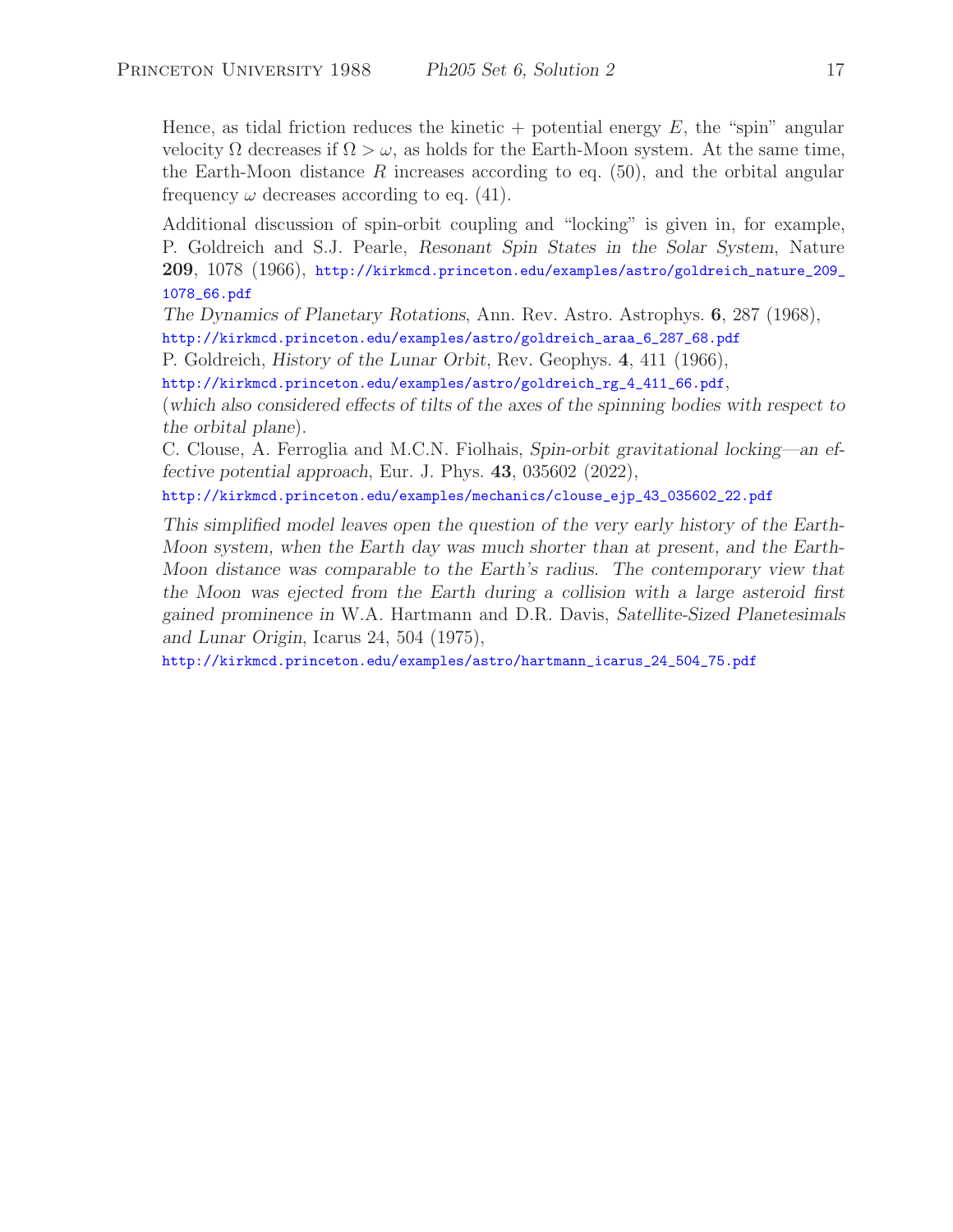#### 3. (a) **Skyhook.**

The concept of the skyhook became well known following the publication of J.D. Isaacs *et al.*, *Satellite Elongation into a True "Sky-Hook"*, Science **151**, 682  $(1966)$ , http://kirkmcd.princeton.edu/examples/mechanics/isaacs\_science\_151\_682\_66.pdf. This problem follows J. Gersten, H. Soodak and M. Tiersten, *Jack and the skyhook: The beanstalk revisited*, Am. J. Phys. **49**, 118 (1981),

http://kirkmcd.princeton.edu/examples/mechanics/gersten\_ajp\_49\_118\_81.pdf For a review, see Y. Chen *et al.*, *History of the Tether Concept and Tether Missions: A Review*, IRSN A.A. **2013**, 502973,

http://kirkmcd.princeton.edu/examples/mechanics/chen\_irsnaa\_2013\_502973.pdf



For a length dr of the rope of density  $\rho$  to be in a geosynchronous orbit with angular velocity  $\omega$  at distance r we must have,

$$
F_{\text{inwards}} = T(r + dr) - T(r) + \frac{GM_E \rho dr}{r^2} = ma = \rho dr \,\omega_E^2 r,\tag{52}
$$

$$
\frac{dT}{dr} = \rho \,\omega_E^2 r - \frac{GM_E \rho}{r^2}, \qquad T = T_0 + \frac{\rho \,\omega_E^2 r^2}{2} + \frac{GM_E \rho}{r}.
$$
\n(53)

where  $T(r)$  is the tension in the rope which vanishes at its ends,  $r_{\min} = r_E$  and  $r_{\text{max}} = R$ ,

$$
0 = \frac{\rho \,\omega_E^2}{2} (R^2 - r_E^2) + GM_E \rho \left(\frac{1}{R} - \frac{1}{r_E}\right),\tag{54}
$$

$$
\frac{\omega_E^2}{2}R^3 - \left(\frac{\omega_E^3 r_E^2}{2} + \frac{GM_E}{r_E}\right)R + GM_E = 0.
$$
\n(55)

Since  $R - r_e$  must be a solution, we can factorize the cubic equation,

$$
(R - r_E) \left( \frac{\omega_E^2}{2} R^2 + \frac{r_E \omega_E^2}{2} R - \frac{GM_E}{r_E} \right) = 0.
$$
 (56)

the positive root of the quadratic equation gives the nontrivial solution for  $R$ ,

$$
R = \frac{-r_E \omega_E^2 / 2 + \sqrt{(r_E \omega_E^2 / 2)^2 + 4(\omega_E^2 / 2)(GM_e / r_E)}}{\omega_E^2} = \frac{r_E}{2} \left( \sqrt{1 + \frac{8Gm_E}{\omega_E^2 r_E^3}} - 1 \right) (57)
$$

Numerically,

$$
r_E \approx 6 \times 10^6 \text{ m}, \quad \omega_E = \frac{2\pi}{24 \text{ hr}} = \frac{2\pi}{8.6 \times 10^4} = 7.3 \times 10^{-5}, \quad \frac{GM_E}{r_E^2} = g \approx 10, (58)
$$
  

$$
R \approx \frac{r_E}{\omega_E} \sqrt{\frac{2g}{r_E}} \approx \frac{6 \times 10^6}{7.3 \times 10^{-5}} \sqrt{\frac{20}{6 \times 10^6}} \approx 1.5 \times 10^8 \text{ m} \approx 25 r_E. (59)
$$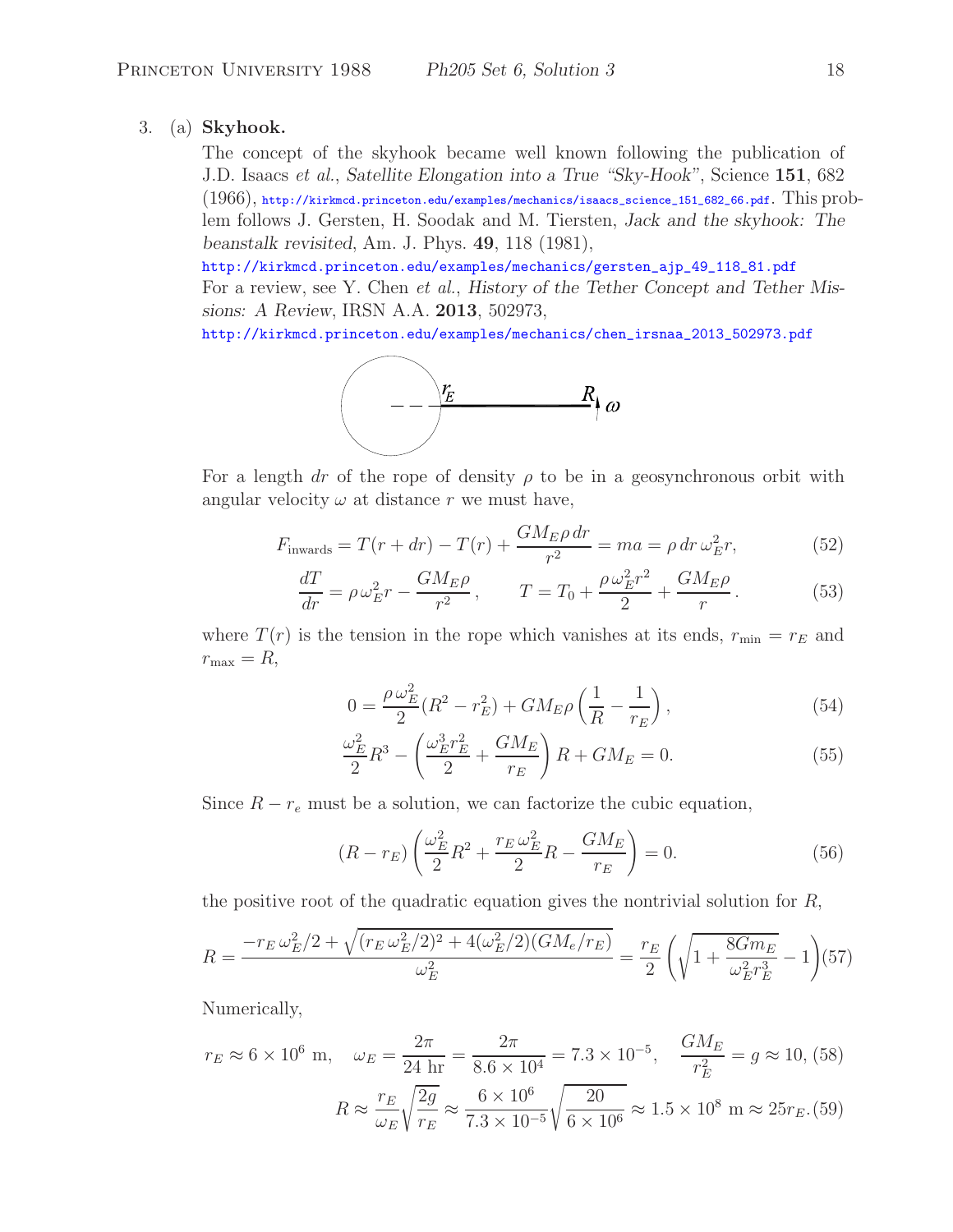The skyhook extends almost half the way to the Moon!

To assess the stability of the skyhook, we note that for a point mass to be in a bound orbit about the Earth, its total energy (kinetic energy of its center-of-mass motion plus potential energy) must be negative.

The skyhook is not a point mass, and but we note that its c.m. kinetic energy and potential energy are,

$$
KE_{cm} = \frac{1}{2}\rho(R - r_E)\omega_E^2 \left(r_E + \frac{R - R_e}{2}\right)^2 \approx \frac{\rho \omega_E^2 R^3}{8} \approx \frac{\rho(7.3 \times 10^{-5})^2 (1.5 \times 10^8)^3}{8} \approx 2.2 \times 10^{15} \rho, \tag{60}
$$

$$
PE = -\int_{r_E}^{R} \frac{GM_E \rho \, dr}{r} = -\frac{GM_e \rho}{r_E^2} r_e^2 \ln \frac{R}{r_E} \approx 10 \rho (6 \times 10^6)^2 \ln 25 \approx -1.2 \times 10^{15} \rho. \tag{61}
$$

The energy  $KE<sub>cm</sub> + PE$  is positive, which suggests that the orbit is not bound. For a more detailed analysis, we can note that although angular momentum of the skyhook about the Earth is not conserved, there is a conserved generalized momentum, which permits an effective potential to be constructed. This is more straightforward for a dumbell satellite than for the skyhook, and shows that a long dumbell is unstable in orbit, http://kirkmcd.princeton.edu/examples/dumbell.pdf

### (b) **Ringworld.**

We consider the force on the center of mass of the ring, of mass  $m$  and radius  $a$  when it is displaced by small distance  $R \ll a$  from the center of the star of mass M.



To deduce the force, we compute the gravitational potential energy of the ring,

$$
V(R) = -GM \int_0^{2\pi} \frac{m}{2\pi} \frac{d\theta}{r} = -\frac{GMm}{2\pi} \int_0^{2\pi} \frac{d\theta}{\sqrt{a^2 - 2aR\cos\theta + R^2}}
$$

$$
\approx -\frac{GMm}{2\pi a} \int_0^{2\pi} d\theta \left( 1 + \frac{2R\cos\theta}{R} - \frac{R^2}{a^2} + \frac{3R^2\cos^2\theta}{2a^2} \right) = -\frac{GMm}{a} \left( 1 + \frac{R^2}{2a^2} \right), \text{ (62)}
$$
then, 
$$
F = -\frac{dV}{dR} = \frac{GMmR}{a^3} > 0. \tag{63}
$$

So the perturbation grows until a point on the ring collides with the star. This result was first established by Laplace, who noted thereby that the rings of Saturn cannot be solid; Chap. 6, Book 2 of

http://kirkmcd.princeton.edu/examples/mechanics/laplace\_mc\_v2.pdf

http://kirkmcd.princeton.edu/examples/mechanics/laplace\_mc\_v2\_english.pdf.

That an annular ring of particles can be stable was established by Maxwell (1858) in his second major work,

http://kirkmcd.princeton.edu/examples/mechanics/maxwell\_saturn\_59.pdf.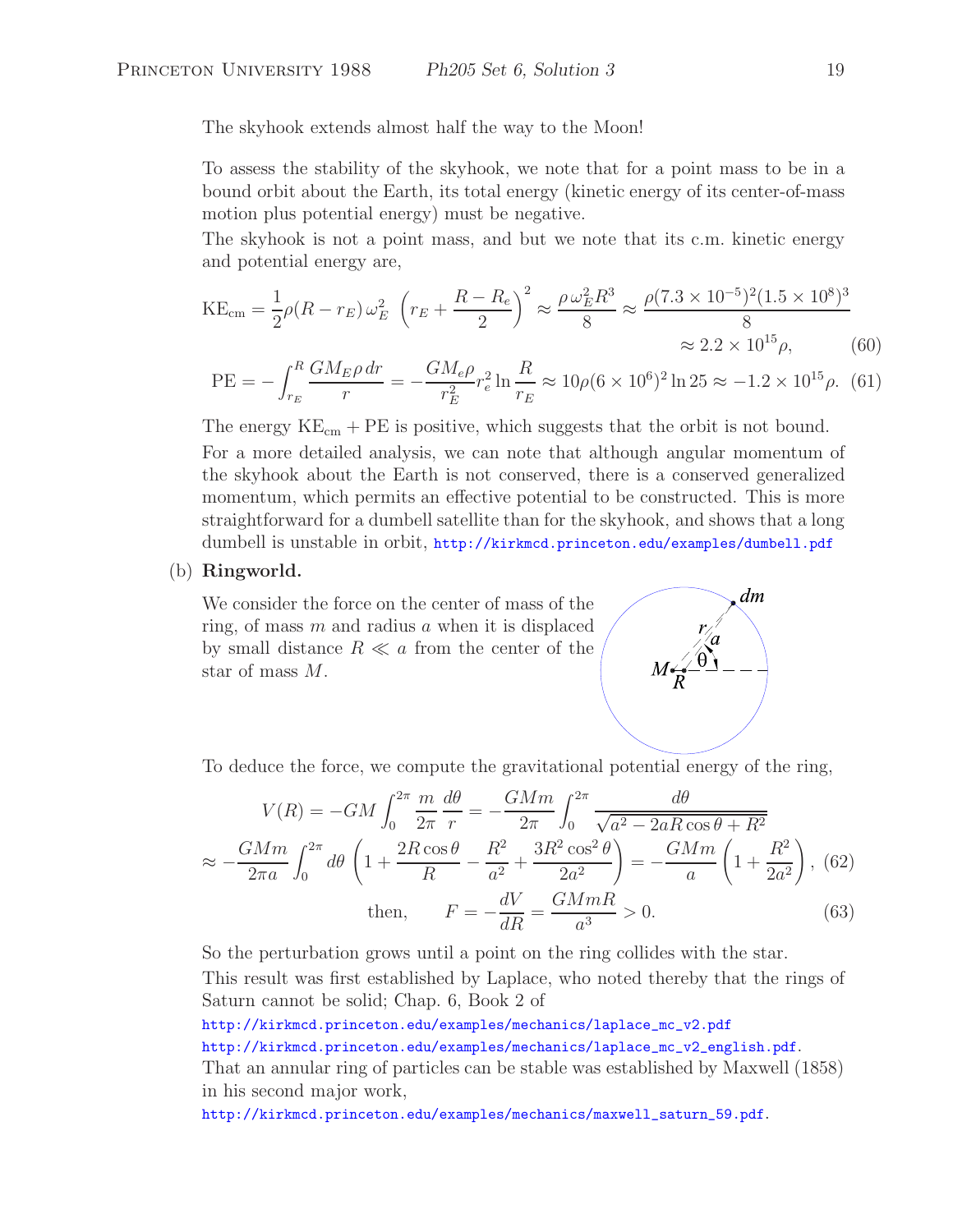### 4. (a) **Modeling.**

This problem is from Art. 369, p. 296 of E.J. Routh, *The Elementary Part of a Treatise on the Dynamics of a System of Rigid Bodies*, 7<sup>th</sup> ed. (Macmillan, 1905), http://kirkmcd.princeton.edu/examples/mechanics/routh\_elementary\_rigid\_dynamics.pdf

In our models, we scale lengths according to,

$$
l' = \alpha l,\tag{64}
$$

while keeping the density  $\rho$  unchanged. Then, masses scale as,

$$
m' \propto \rho l'^3 = \alpha^3 \rho l^3, \qquad m' = \alpha^3 m. \tag{65}
$$

We scale time according to,

$$
t' = \beta t,\tag{66}
$$

such that velocities and accelerations scale as,

$$
v' \propto \frac{l'}{t'} \propto \frac{\alpha l}{\beta t}, \qquad v' = \frac{\alpha}{\beta} v, \qquad a' \propto \frac{l'}{t'^2} \propto \frac{\alpha l}{\beta^2 t^2}, \qquad a' = \frac{\alpha}{\beta^2} a. \tag{67}
$$

Then, forces scale as,

$$
F' = m'a' = \alpha^3 m \cdot \alpha \beta^2 a = \frac{\alpha^4}{\beta^2} F.
$$
\n(68)

However, we can't scale the acceleration  $g$  due to gravity. Hence,

$$
F = mg \rightarrow F' = m'g = \alpha^3 mg = \alpha^3 F. \tag{69}
$$

So, if gravity is among the relevant forces, we must have that,

$$
\alpha^3 = \frac{\alpha^4}{\beta^2}, \qquad \beta = \alpha^{1/2}, \tag{70}
$$

and

$$
v' = \alpha^{1/2}v.\tag{71}
$$

Example: A model of a ship with  $\alpha = 1/n$  is observed to experience a drag force  $F'$  when traveling through a tank of water with velocity  $v'$ . The drag force depends on gravity, which determines how much of the ship is below to water line and subject to drag. Then, according to eq. (71),

$$
v = \alpha^{-1/2} v' = \sqrt{n} v'. \tag{72}
$$

(b) If we can write a drag force as  $F = C_d v^p A^q$  where  $A \propto l^2$  is the area of the object projected onto a plane perpendicular to **v**, and  $C_d$ , p and q are constants, then the force scales as,

$$
\frac{\alpha^4}{\beta^2}F = F' = C_d v'^p A'^q = C_d \frac{\alpha^p}{\beta^p} v^p \alpha^{2q} A^q = \frac{\alpha^{p+2q}}{\beta^p} F,\tag{73}
$$

using eqs. (66)-(68) since F does not necessarily depend on g, and noting that  $A' = \alpha^2 A$ . Hence, we must have  $p = 2$  and  $q = 1$ , *i.e.*,  $F = C_d v^2 A$ ,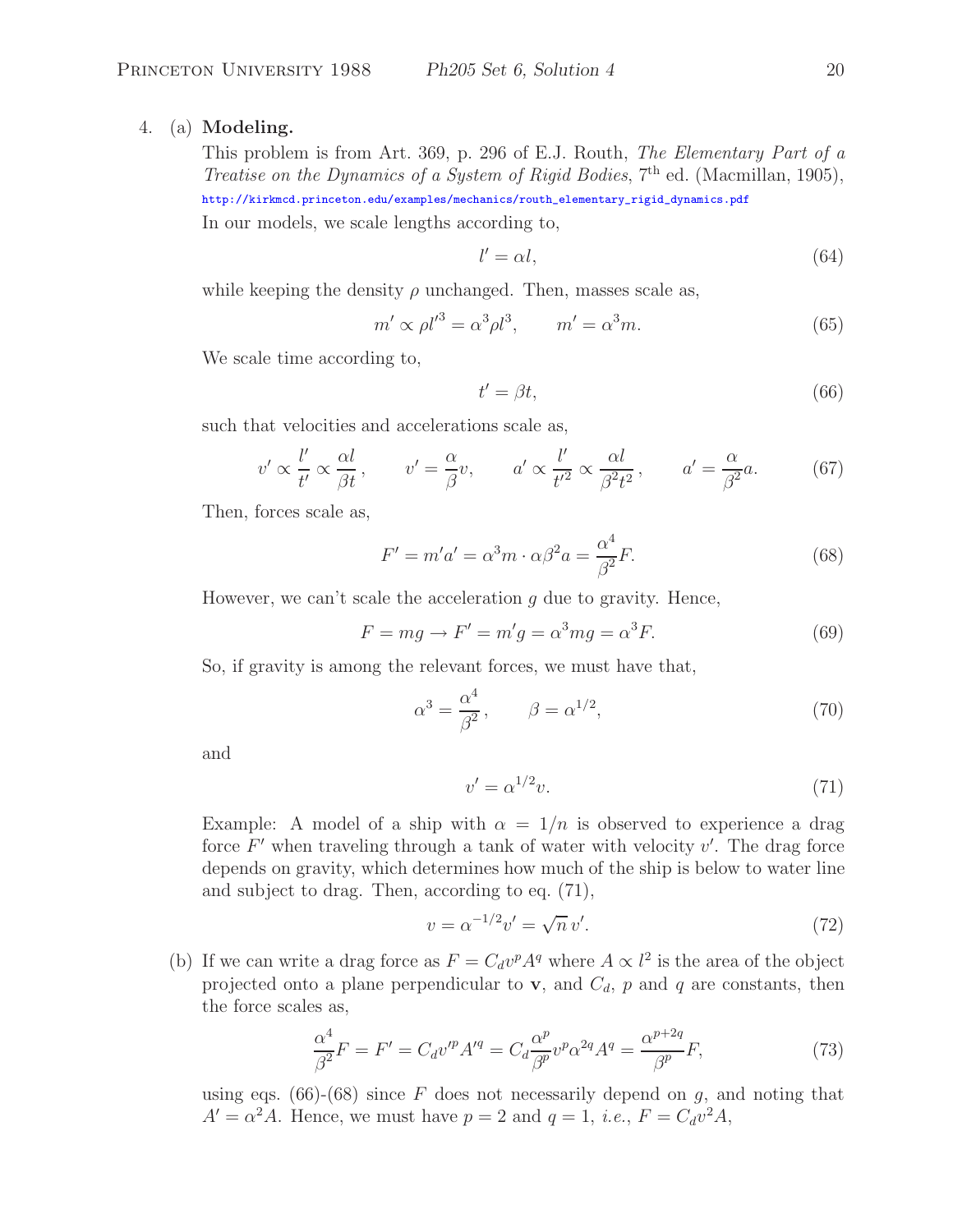(c) A particle of mass m starts from rest, subject to the force  $\mathbf{F} = -A\mathbf{r} - B\mathbf{v}$ , where A and B are constants. Then, the dimensions of A and B are,

$$
[A] = \frac{[F]}{[r]} = \frac{[m]}{[t]^2}, \qquad [B] = \frac{[F]}{[v]} = \frac{[m]}{[t]}.
$$
 (74)

The time T for the particle to reach the origin is a function of  $m$ ,  $r_0$ , A and B, say  $T = km^{\alpha} r_0^{\beta} A^{\gamma} B^{\delta}$  for some dimensionless constant k. Then, by dimensional analysis,

$$
[T] = [t] = [m]^{\alpha} \cdot [l]^{\beta} \cdot \frac{[m]^{\gamma}}{[t]^{\beta \gamma}} \cdot \frac{[m]^{\delta}}{[t]^{\delta}} = [l]^{\beta} [m]^{\alpha + \gamma + \delta} [t]^{-2\gamma - \delta}, \tag{75}
$$

and we must have,

$$
\beta = 0, \qquad \alpha + \gamma + \delta = 0, \qquad -2\gamma - \delta = 1, \qquad \gamma = \alpha - 1, \qquad \delta = 1 - 2\alpha, (76)
$$

$$
T = km^{\alpha} A^{1-\alpha} B^{1-2\alpha}, \tag{77}
$$

so the time to reach the origin is independent of the initial distance  $r_0$ .

(d) A particle of mass m starts from rest subject to the force  $\mathbf{F} = -A\hat{\mathbf{r}}/r^n$ , where  $A > 0$  and n are constants. Here, the dimensions of A are,

$$
[A] = [F] \cdot [r]^n = \frac{[m][l]^{n+1}}{[t]^2}.
$$
\n(78)

The time T for the particle to reach the origin is a function of  $m$ ,  $r_0$ , and  $A$ , say  $T = km^{\alpha} r_0^{\beta} A^{\gamma}$  for some dimensionless constant k. Then, by dimensional analysis,

$$
[T] = [t] = [m]^{\alpha} \cdot [l]^{\beta} \cdot \frac{[m]^{\gamma}[l]^{\gamma(n+1)}}{[t]^{2\gamma}} = [l]^{\alpha + \beta + n\beta} [m]^{\beta} [t]^{-2\beta}, \tag{79}
$$

and we must have,

$$
\beta + \gamma(n+1) = 0,
$$
  $\alpha + \gamma = 0,$   $\gamma = -\frac{1}{2},$   $\alpha = \frac{1}{2},$   $\beta = \frac{n+1}{2},$  (80)  

$$
T = k\sqrt{\frac{m}{A}}r_0^{\frac{n+1}{2}}.
$$
 (81)

The time for the particle to fall to the origin from initial distance  $r_0$  scales as  $T \propto r_0^{\frac{n+1}{2}}$ .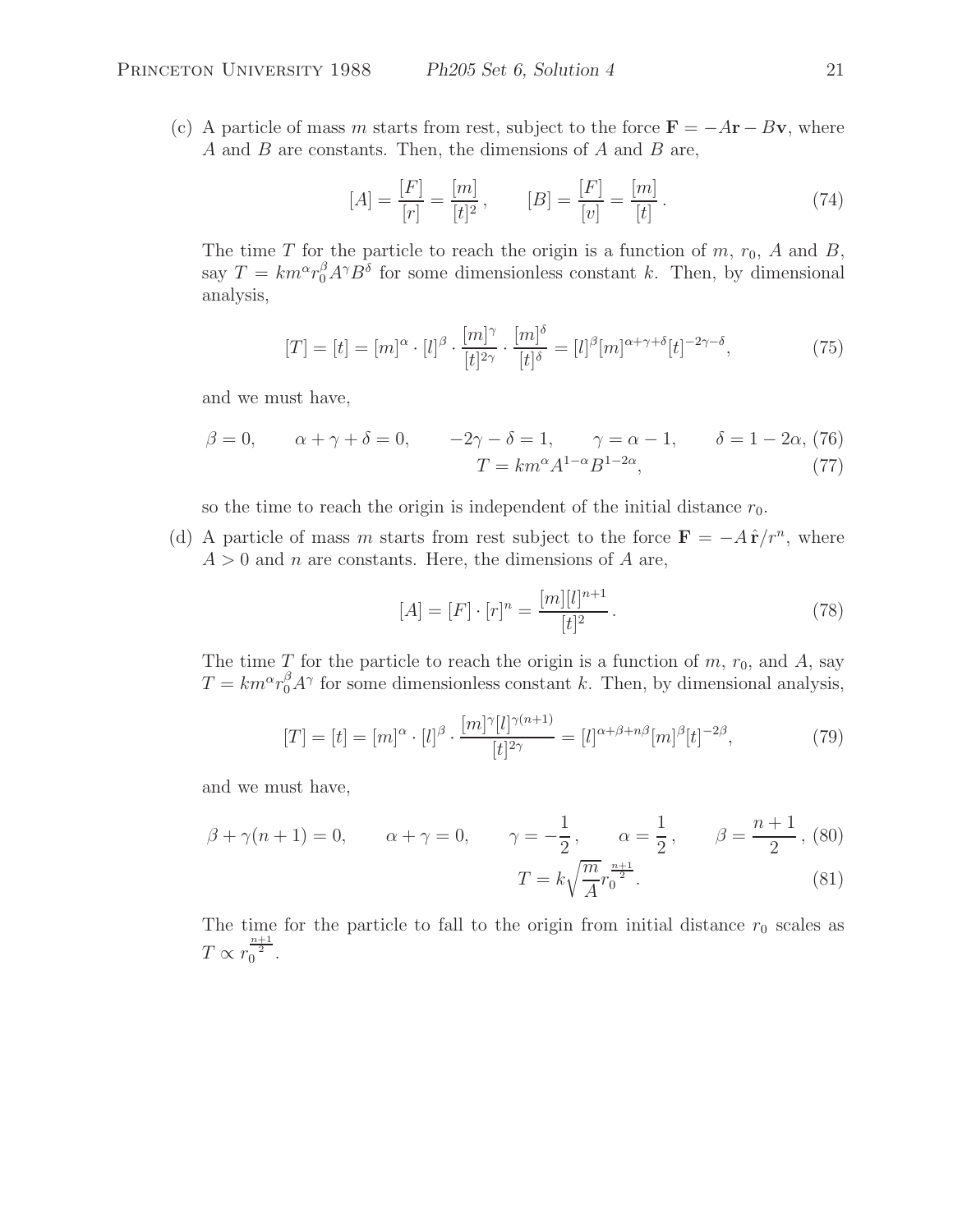# 5. **Biomechanics.**

- (a) An animal can store an water proportional to its volume, *i.e.*,  $V_{\text{water}} \propto L^3$  where L is the characteristic size of the animal. The rate of loss of water is proportional to its surface area,  $dV_{\text{water}}/dt \propto L^2$ . Hence, the survival time of the animal against dehydration scales as  $V_{\text{water}} / V_{\text{water}} \propto L$ .
- (b) The mechanical power output  $P$  of an animal is limited by the rate it can exhaust heat energy – by sweating, which process scales as the surface area of the animal. Hence,  $P \propto L^2$ .

Horses have size  $\approx$  twice that of humans, whose sustained power output is about 1/4 horsepower.

(c) If air resistance limits the running speed of an animal, then the limiting force is  $F \propto v_{\text{max}}A \propto v_{\text{max}}L^2$ , recalling Prob. 3(b) of this Set. The power required is  $P_{\text{max}} = Fv_{\text{max}} \propto v_{\text{max}}^2 L^2$ , and according to part (b) above, the maximum power that an animal can exert steadily scales as  $L^2$ .

Hence, the maximum running speed of an animal is largely independent of  $L$  (on level ground).

However, when running uphill, the power required is  $F v_{\text{max}} \propto m g v_{\text{max}} \propto L^3 g v_{\text{max}}$ , whose limit scales as  $L^2$  according to part (b). In this case,  $v_{\text{max}} \propto 1/L$ . Smaller animals can run faster uphill.

(d) Animals can jump to height  $h = v_0^2/2g$ , where  $v_0$  is the peak vertical velocity an animal can give itself before losing contact with the ground.

This velocity is related by  $mv_0^2/2 = Fd$  where F is the peak force the animal can exert for a short time, and d is a relevant vertical scale of the animal,  $\propto L$ . The peak force  $F$  is exerted by some relevant muscle and is limited by the cross sectional area of the muscle, which scales as  $L^2$ . That is,  $h \propto v_0^2 \propto F d/m \propto$  $L^2 \cdot L/L^3 = L^0$ .

The height an animal can jump is largely independent of its size!

A more fanciful application of dimensional analysis to animals is at http://kirkmcd.princeton.edu/examples/pigs\_can\_fly.pdf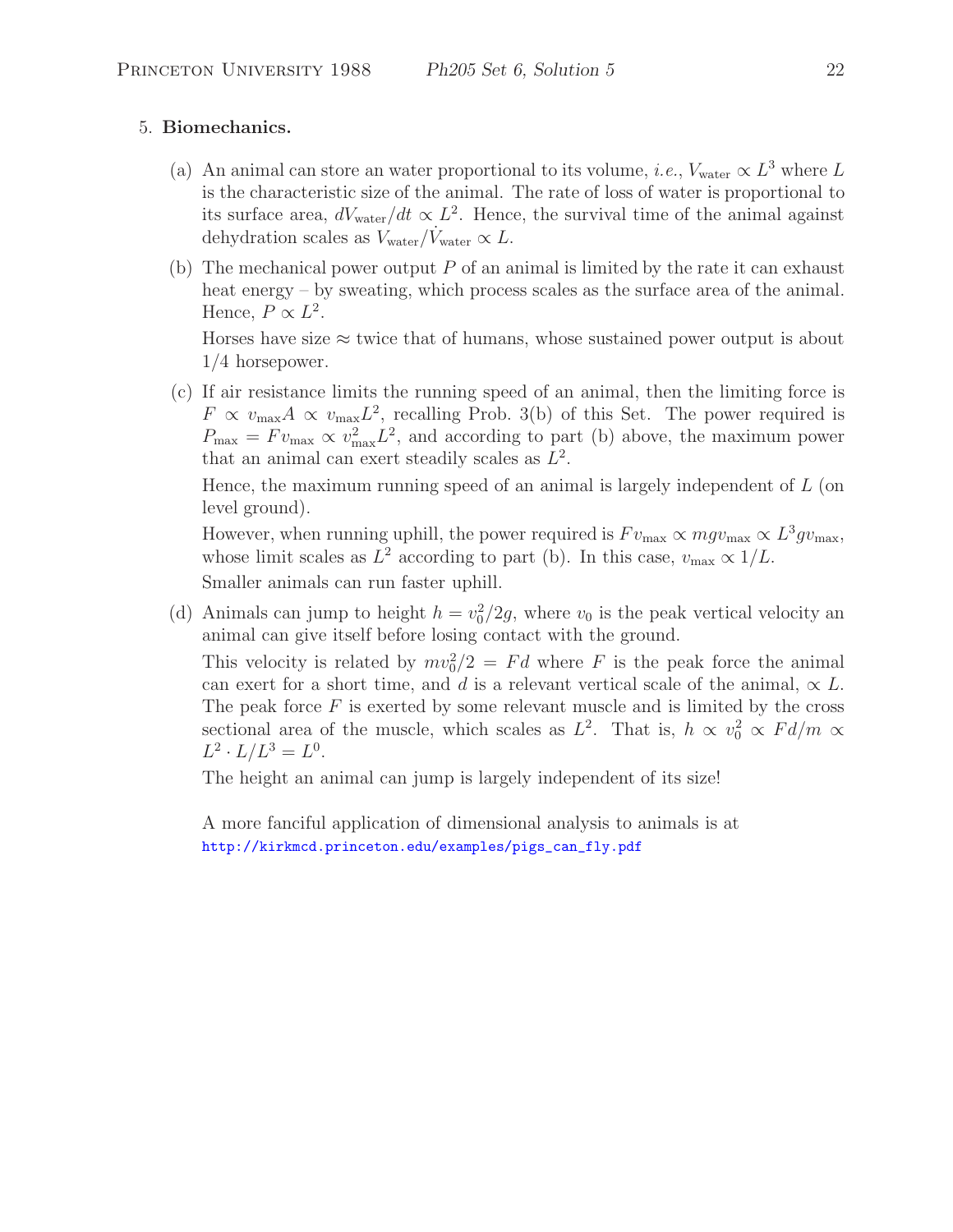6. (a) The elastic scattering of two spheres takes place in the plane containing their line of centers and the relative velocity. The two final-state velocities have four components to be determined, but conservation of energy and momentum provide only three relations among the four components.

In the center-of-mass frame, the magnitudes of the velocities are unchanged by the elastic collision. The usual premise is that in the center-of-mass frame, the velocity components along the line of centers at the moment of contact are reversed.



Then, a sphere with center-of-mass velocity **v**<sup>∗</sup> that collides with the sphere of radius a with impact parameter  $b = a \sin \alpha$ , scatters by angle  $\theta^* = \pi - 2\alpha$ ,

$$
b = a \sin \alpha = a \sin \left(\pi - \frac{\theta^*}{2}\right) = a \cos \frac{\theta}{2}, \qquad db = -\frac{a}{2} \sin \frac{\theta^*}{2} d\theta^*.
$$
 (82)

If there are N such spheres per area A perpendicular to the direction of  $\mathbf{v}^*$ , then the number in an annulus of thickness  $db$  about radius  $b$  are,

$$
dN = \frac{N}{A} 2\pi b \, db = \frac{N}{A} \pi a^2 \cos \frac{\theta^*}{2} \sin \frac{\theta^*}{2} \, d\theta^* = \frac{N}{A} \frac{\pi a^2}{2} \sin \theta^* \, d\theta^* = \frac{N}{A} \frac{\pi a^2}{2} \, d\cos \theta^* . (83)
$$

The (center-of-mass-frame) scattering differential cross section is,

$$
d\sigma = \frac{dN}{N/A} = \frac{\pi a^2}{2} \sin \theta^* d\theta^* = \frac{\pi a^2}{2} |d\cos \theta^*|.
$$
 (84)

The total scattering cross section is  $\sigma = \pi a^2$ , the geometric cross section of the sphere of radius  $a$ , which result holds in any frame. Also, the scattering is isotropic in the center-of-mass frame,  $d\sigma/d\Omega = (1/2\pi)d\sigma/d\cos\theta = \pi a^2/4\pi$ .

(b) In the lab frame, the sphere of radius a and mass M has velocity  $V = 0$ , while the other sphere has velocity  $v$  and mass  $m$ .

The velocity of the center of mass (in the lab frame) is,

$$
v_{\rm cm} = \frac{mv + MV}{m+M} = \frac{mv}{m+M}.
$$
\n(85)

The velocities of the spheres in their center-of-mass frame are,

$$
v^* = v - v_{\rm cm} = \frac{Mv}{m+M}, \qquad V^* = V - v_{\rm cm} = -v_{\rm cm} = -\frac{mv}{m+M}.
$$
 (86)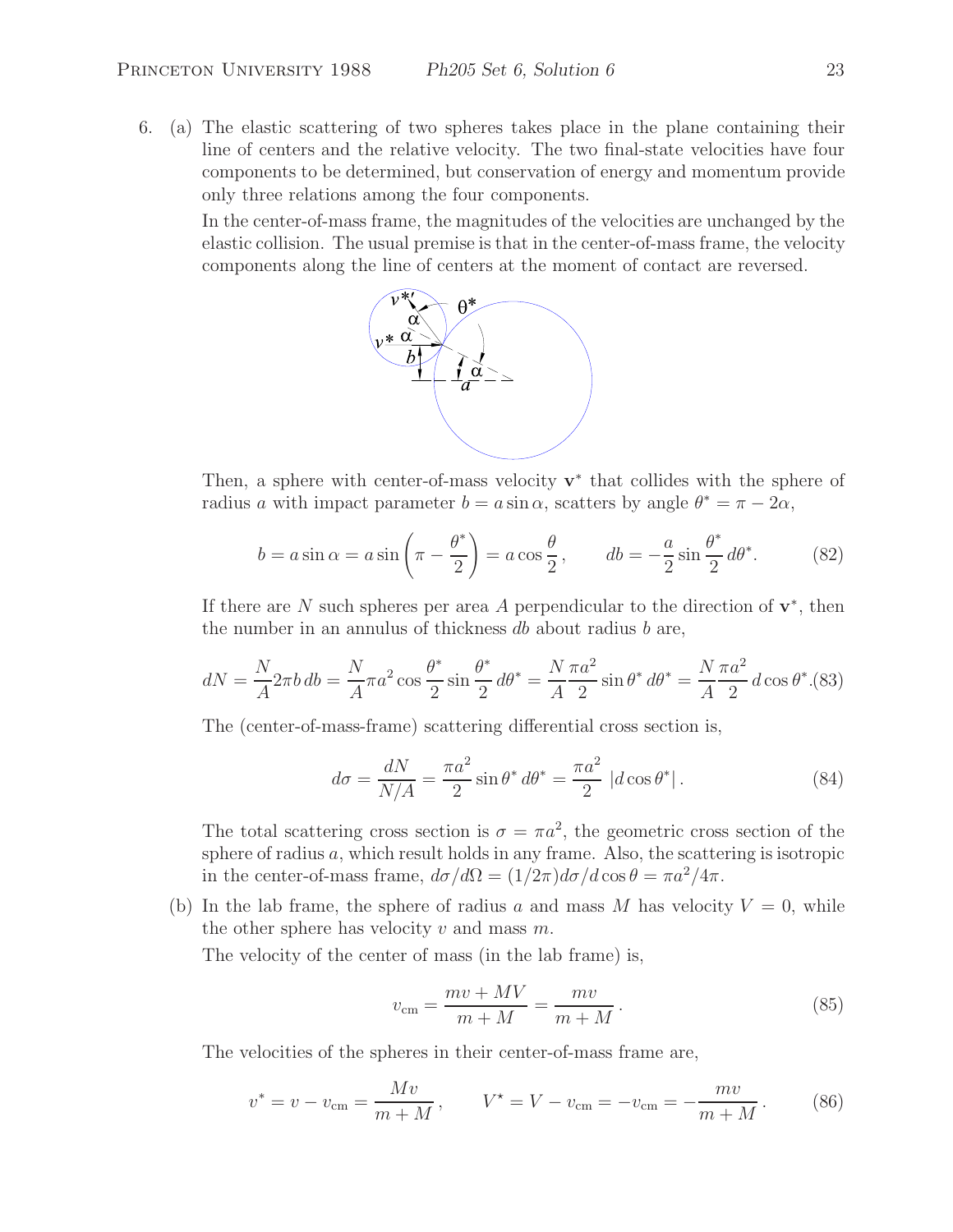In a scatter of mass m by angle  $\theta^*$  in the center-of-mass frame, the final velocity components are,

$$
v''_{\parallel} = v^* \cos \theta^*, \qquad v'^{\ast}_{\perp} = v^* \sin \theta^*, \qquad V'^{\ast}_{\parallel} = V^* \cos \theta^*, \qquad V'^{\ast}_{\perp} = V^* \sin \theta^*.
$$
 (87)

In the lab frame, the final velocity components are,

$$
v'_{\parallel} = v'^*_{\parallel} + v_{\text{cm}} \qquad v'_{\perp} = v'^*_{\perp}, \qquad V'_{\parallel} = V'^*_{\parallel} v_{\text{cm}}, \qquad V'_{\perp} = V'^*_{\perp}. \tag{88}
$$

The final velocities in the lab frame are given by,

$$
v^2 = v^{*2} + 2v^* v_{\rm cm} \cos \theta^* + v_{\rm cm}^2 \tag{89}
$$

$$
V'^{2} = V^{*2} + 2V^{*}v_{\rm cm} \cos \theta^{*} + v_{\rm cm}^{2} = 2v_{\rm cm}^{2}(1 - \cos \theta^{*})
$$
\n(90)

The kinetic energy gained in the lab frame by the sphere of radius  $a$  is the same as that lost by the other sphere, such that,

$$
T_{\text{lost}} = \frac{m(v^2 - v'^2)}{2} = \frac{MV'^2}{2} = Mv_{\text{cm}}^2(1 - \cos\theta^*),\tag{91}
$$

$$
T_{\text{lost,min}} = 0, \qquad T_{\text{lost,max}} = 2Mv_{\text{cm}}^2. \tag{92}
$$

Further, since the scattering is isotropic in the center-of-mass frame, the distribution of  $T_{\text{lost}}$  is uniform between 0 and  $T_{\text{lost,max}}$ , so the differential cross section can be written as,

$$
\frac{d\sigma}{dT_{\text{lost}}} = \frac{d\sigma}{d\cos\theta^*} \frac{d\cos\theta^*}{dT_{\text{lost}}} = \frac{\pi a^2}{T_{\text{lost,max}}} = \frac{\sigma}{T_{\text{lost,max}}}.
$$
\n(93)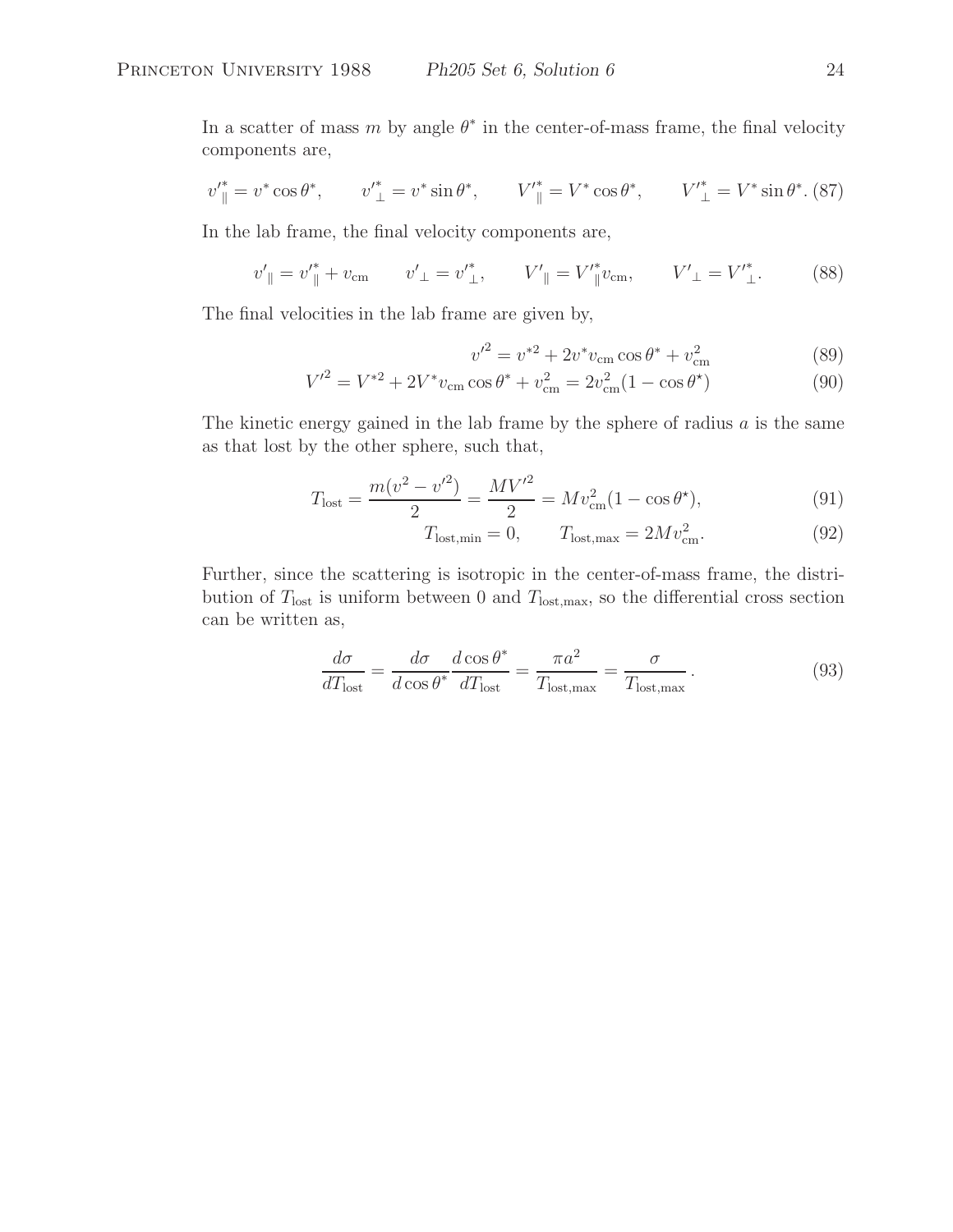7. (a) We consider a projectile with impact parameter b and velocity  $v_0$  when far from the Moon (and ignore the gravity of the Earth, Sun, *etc.*), and compute the distance  $r_{\min}$  of closest approach to the moon. The collision cross section is then  $\sigma = \pi b_0^2$ , where  $b_0$  is the impact parameter corresponding to  $r_{\min} = R$ , the radius of the Moon.

Conservation of energy tells us that,

$$
\frac{mv_0^2}{2} = \frac{mv_{\text{min}}^2}{2} - \frac{GMm}{r_{\text{min}}},\tag{94}
$$

where  $v_{\text{min}}$  is the velocity of the projectile when at  $r_{\text{min}}$ , and M is the mass of the Moon. Conservation of angular momentum about the center of the Moon tells us that,

$$
mv_0 b = m v_{\min} r_{\min}, \qquad v_{\min} = v_0 \frac{b}{r_{\min}}.
$$
\n(95)

Combining eqs.  $(94)$  and  $(95)$ ,

$$
v_0^2 = v_{\min}^2 - \frac{2GM}{r_{\min}} = v_0^2 \frac{b^2}{r_{\min}^2} - \frac{2GM}{r_{\min}}\,,\tag{96}
$$

$$
r_{\min}^2 + \frac{2GM}{v_0^2}r_{\min} - b^2 = 0,\t\t(97)
$$

$$
r_{\min} = -\frac{GM}{v_0^2} + \sqrt{\left(\frac{GM}{v_0^2}\right)^2 + b^2}.
$$
\n(98)

$$
b^2 = r_{\min}^2 + \frac{2GM}{v_0^2} r_{\min}.
$$
\n(99)

For  $r_{\min} = R$ , the radius of the Moon, we have that,

$$
b_0^2 = R^2 + \frac{2GM}{v_0^2}R = R^2 \left(1 + \frac{v_e^2}{v_0^2}\right).
$$
 (100)

noting that the escape velocity from the Moon is related by  $v_e^2 = 2GM/R$ . Hence, the collision cross section is,

$$
\sigma = \pi b_0^2 = \pi R^2 \left( 1 + \frac{v_e^2}{v_0^2} \right). \tag{101}
$$

If the force of gravity were repulsive,  $F = GMm/r^2$ , the sign of the gravitational potential energy would be reversed, and the above formalism applies with the change  $G \to -G$ . In this case the collision cross section would be,

$$
\sigma = \pi R^2 \left( 1 - \frac{v_e^2}{v_0^2} \right) \qquad \text{(repulsive gravity, } v_0 > v_e \text{)}.
$$
 (102)

For  $v_0 < v_e = \sqrt{\frac{2GM}{R}}$ , even a projectile with impact parameter  $b \approx 0$  would not strike the Moon.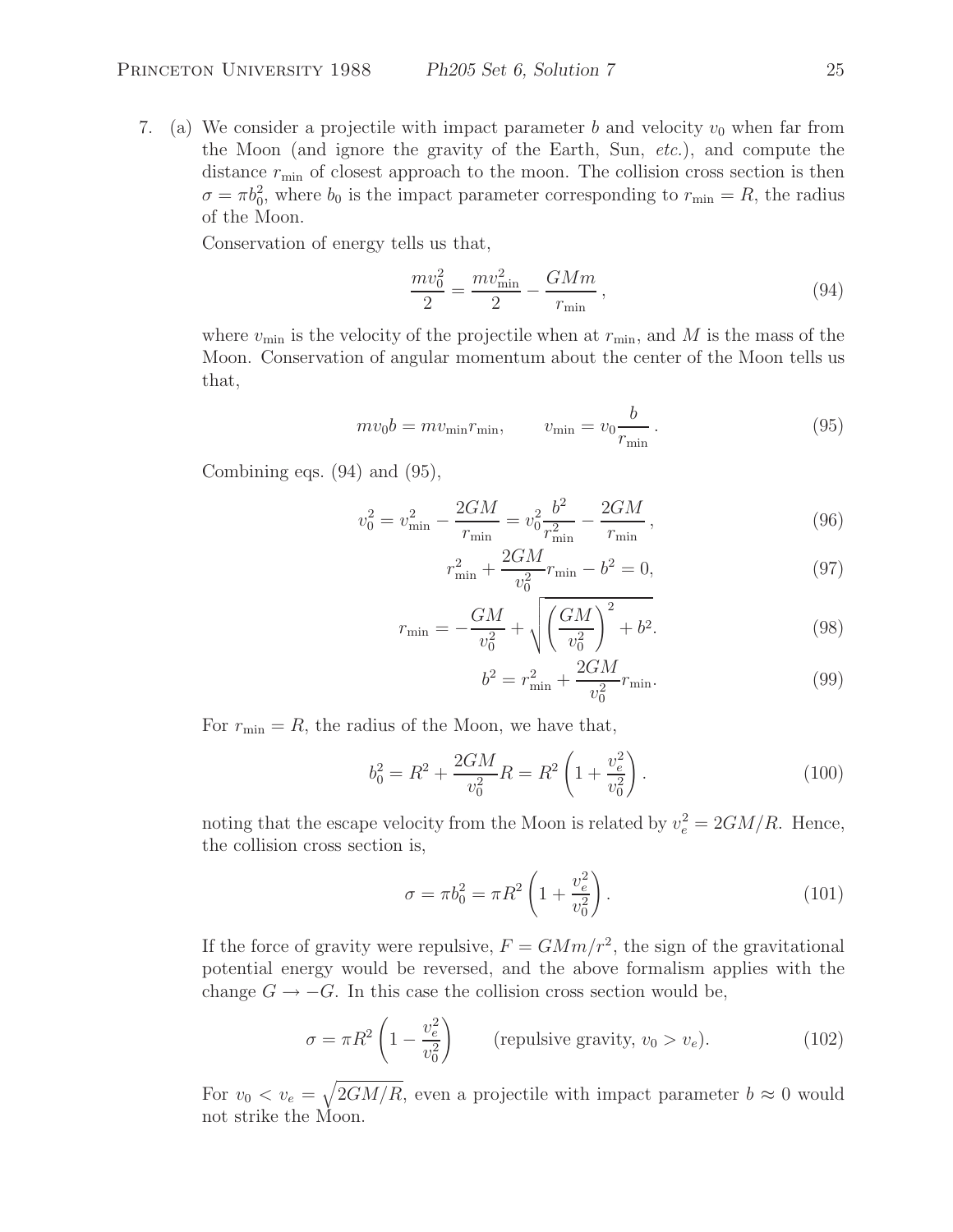(b) The effective potential associated with the potential  $V(r) = -C/r^4$  for a constant C, for the interaction of a point mass/ion  $m$  with angular momentum  $L$  about the fixed force center/atom (with mass  $M \gg m$ ), is,

$$
V_{\text{eff}}(r) = \frac{L^2}{2mr^2} + V(r) = \frac{L^2}{2mr^2} - \frac{C}{r^4},\qquad(103)
$$

$$
\frac{dV_{\text{eff}}}{dr} = -\frac{L^2}{mr^3} + \frac{4C}{r^5},\qquad(104)
$$

$$
\frac{d^2V_{\text{eff}}}{dr^2} = \frac{3L^2}{mr^4} - \frac{20C}{r^6} \,. \tag{105}
$$

An equilibrium circular orbit exists at radius  $r_0$ , with equilibrium angular velocity  $\Omega = L/mr_0^2$ , related by,

$$
r_0^2 = \frac{4mC}{L^2}, \quad \Omega = \frac{L}{4m^2C}, \quad E_0 = \frac{mr_0^2\Omega^2}{2} - \frac{C}{r_0^4} = \frac{L^4}{8m^2C} - \frac{L^4}{16m^2C} = \frac{L^4}{16m^2C}.
$$
(106)

but this equilibrium is unstable as,

$$
k_{\text{eff}} = \frac{d^2 V_{\text{eff}}(r_0)}{dr^2} = \frac{3L^6}{16m^2C^2} - \frac{20L^6}{64m^2C^2} = -\frac{L^6}{8m^2C^2} < 0. \tag{107}
$$

$$
L^4/16m^2C\frac{E}{r_0}
$$

Ions with energy  $E = mv_{\infty}^2/2$  when at large distances from the force center/atom can reach the origin, and be captured by the atom, if  $E>E_0 = L^4/16m^2C$ . The angular momentum of an ion with impact parameter  $b$  with respect to the atom is  $L = mv_{\infty}b$ , so the ion is captured if,

$$
E = \frac{mv_{\infty}^2}{2} > E_0 = \frac{L^4}{16m^2C} = \frac{m^2v_{\infty}^4b_{\text{capture}}^4}{16C}, \qquad b_{\text{capture}}^4 < \frac{8C}{mv_{\infty}^2}.
$$
 (108)

The capture cross section is,

$$
\sigma_{\text{capture}} = \pi b_{\text{capture}, \text{max}}^2 = \frac{1}{v_{\infty}} \sqrt{\frac{8C}{m}}.
$$
\n(109)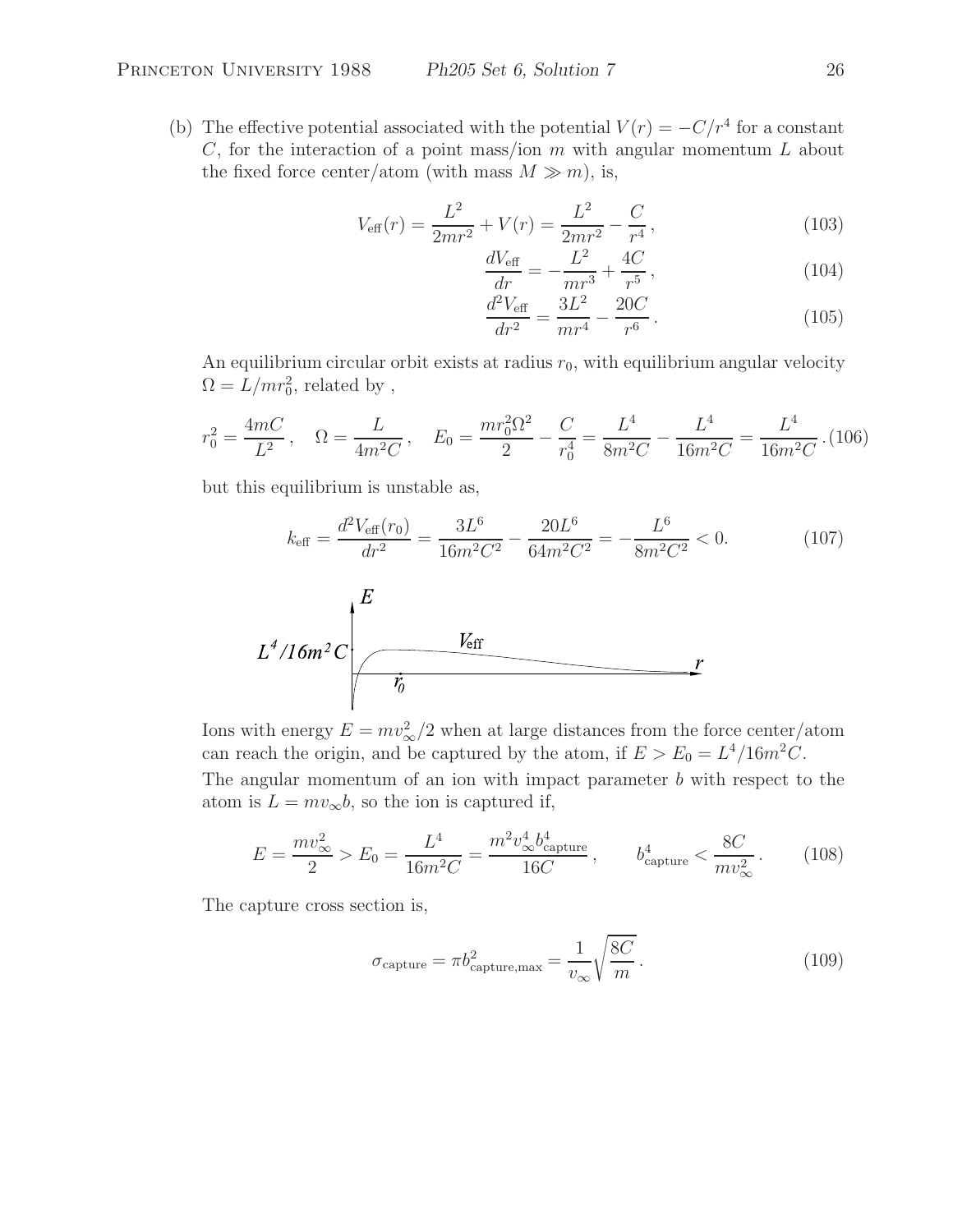8. This is Prob. 2, p. 54 of L.D. Landau and E.M. Lifshitz, *Mechanics*, 3rd ed. (Pergamon, 1976), http://kirkmcd.princeton.edu/examples/mechanics/landau\_mechanics.pdf

The differential cross section for scattering can be written as,

$$
d\sigma = 2\pi b \, db = \pi db^2,\tag{110}
$$

where  $b$  is the impact parameter of the particle that is scattered. Then,

$$
\frac{d\sigma}{d\cos\theta} = \pi \left| \frac{db^2}{d\cos\theta} \right|,\tag{111}
$$

and the computation of the cross section becomes that of relating the impact parameter b to the scattering angle  $\theta$ .

For scattering by a force center associated with the potential,

$$
V(r) = \begin{cases} 0 & r > a, \\ -V_0 & r < a, \end{cases}
$$
\n
$$
(112)
$$

the force is radial, and nonzero only at  $r = a$ . Hence, the motion of a (point) particle in this potential consists of straight line segments, that are deflected if the particle crosses the surface  $r = a$ . The tangential force is zero everywhere, so in particular, the tangential momentum is conserved when a particle crosses the surface.



When a particle of mass m and momentum  $p_{\text{out}}$  crosses into the sphere at angle of incidence  $\alpha$  as in the figure, its angle changes to  $\beta$  related by,

$$
p_{\text{out}}\sin\alpha = p_{\text{in}}\sin\beta,\tag{113}
$$

which has the form of Snell's law in optics, with the indices of refraction inside and outside of the sphere proportional to the particle's momenta there. If we define the index of refraction to be 1 outside the sphere, then the index inside is  $n = p_{\text{in}}/p_{\text{out}}$ .

Also, mechanical energy  $E = T + V = p^2/2m + V$  is conserved so that,

$$
E_{\text{out}} = T_{\text{out}} = \frac{p_{\text{out}}^2}{2m} = E_{\text{in}} = T_{\text{in}} - V_0 = \frac{p_{\text{in}}^2}{2m} - V_0,
$$
\n(114)

$$
n = \sqrt{\frac{p_{\text{in}}^2/2m}{p_{\text{out}}^2/2m}} = \sqrt{\frac{T_{\text{in}}}{T_{\text{out}}}} = \sqrt{\frac{T_{\text{in}}}{T_{\text{in}} - V_0}} = \sqrt{\frac{T}{T + V}},
$$
(115)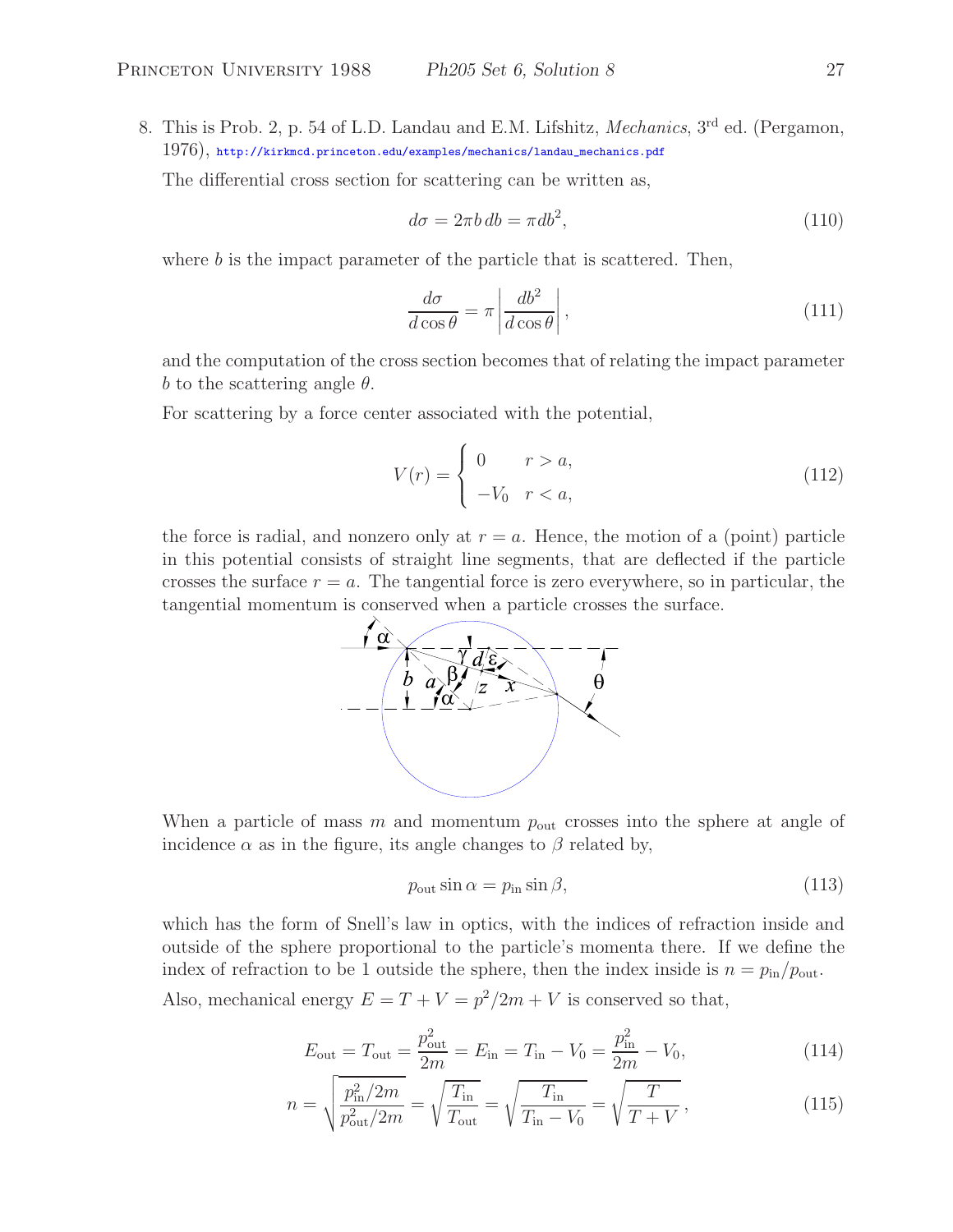where the last form describes the index  $n$  both inside and outside the sphere.

We now relate the impact parameter b to the index n and the scattering angle  $\theta$ . First, we note that,

$$
\theta = \pi - 2\epsilon = \pi - 2\left(\frac{\pi}{2} - \gamma\right) = 2\gamma = 2(\alpha - \beta), \qquad \epsilon = \frac{\pi}{2} - \frac{\theta}{2}.
$$
 (116)

Next, we find two expressions for the distance  $d$ , as well as expressions for distances  $b = a \sin \alpha$ , x and z,

$$
x = a \cos \beta = a \sqrt{1 - \frac{\sin^2 \alpha}{n^2}} = \sqrt{a^2 - \frac{b^2}{n^2}}, \qquad z = a \sin \beta = \frac{a \sin \alpha}{n} = \frac{b}{n}, \quad (117)
$$

$$
d = x \tan \gamma = x \tan \frac{\theta}{2} = \sqrt{a^2 - \frac{b^2}{n^2}} \tan \frac{\theta}{2}, \quad (118)
$$

and also via the sin rule,

$$
\frac{d+z}{\sin\alpha} = \frac{a}{\sin\epsilon}, \qquad d = \frac{a\sin\alpha}{\cos\theta/2} - \frac{b}{n} = b\left(\frac{1}{\cos\theta/2} - \frac{1}{n}\right) = b\frac{n - \cos\theta/2}{n\cos\theta/2}.
$$
 (119)

From eqs. (118) and (119) we have,

$$
b\left(n - \cos\frac{\theta}{2}\right) = n\sqrt{a^2 - \frac{b^2}{n^2}}\sin\frac{\theta}{2},\tag{120}
$$

$$
b^2 \left( n^2 - 2n \cos^2 \frac{\theta}{2} + \cos^2 \frac{\theta}{2} \right) = n^2 \left( a^2 - \frac{b^2}{n^2} \right) \sin^2 \frac{\theta}{2},
$$
 (121)

$$
b^{2} = \frac{a^{2}n^{2}\sin^{2}\theta/2}{n^{2} + 1 - 2n\cos\theta/2} = \frac{a^{2}n^{2}(1 - \cos\theta)}{2\left(n^{2} + 1 - 2n\sqrt{(1 + \cos\theta)/2}\right)}.
$$
(122)

We digress slightly to note that  $\theta_{\text{max}}$  occurs when  $b = a$ ,

$$
n^{2} + 1 - 2n \cos \theta_{\text{max}}/2 = n^{2}(1 - \cos^{2} \theta_{\text{max}}/2),
$$
\n(123)

$$
n^2 \cos^2 \frac{\theta_{\text{max}}}{2} - 2n \cos \frac{\theta_{\text{max}}}{2} + 1 = 0, \qquad \cos \frac{\theta_{\text{max}}}{2} = \frac{1}{n}. \tag{124}
$$

Finally, the differential cross section is,

$$
\frac{d\sigma}{d\cos\theta} = \pi \left| \frac{db^2}{d\cos\theta} \right| = \left| -\frac{\pi a^2 n^2}{2(n^2 + 1 - 2n\cos\theta/2)} + \frac{\pi a^2 n^2 \sin^2\theta/2}{(n^2 + 1 - 2n\cos\theta/2)^2} \frac{n}{2\cos\theta/2} \right|
$$

$$
= \left| \pi \frac{a^2 n^3 \sin^2\theta/2 - a^2 n^2 \cos\theta/2(n^2 + 1 - 2n\cos\theta/2)}{2\cos\theta/2(n^2 + 1 - 2n\cos\theta/2)^2} \right|
$$

$$
= \left| \pi \frac{a^2 n^3 - a^2 n^2 \cos\theta/2(n^2 + 1 - n\cos\theta/2)}{2\cos\theta/2(n^2 + 1 - 2n\cos\theta/2)^2} \right|
$$

$$
= \left| \frac{\pi a^2 n^2}{2\cos\theta/2} \frac{n - n^2 \cos\theta/2 - \cos\theta/2 + n\cos^2\theta/2}{(n^2 + 1 - 2n\cos\theta/2)^2} \right|
$$

$$
= \frac{\pi a^2 n^2}{2\cos\theta/2} \frac{(n\cos\theta/2 - 1)(n - \cos\theta/2)}{(n^2 + 1 - 2n\cos\theta/2)^2}.
$$
(125)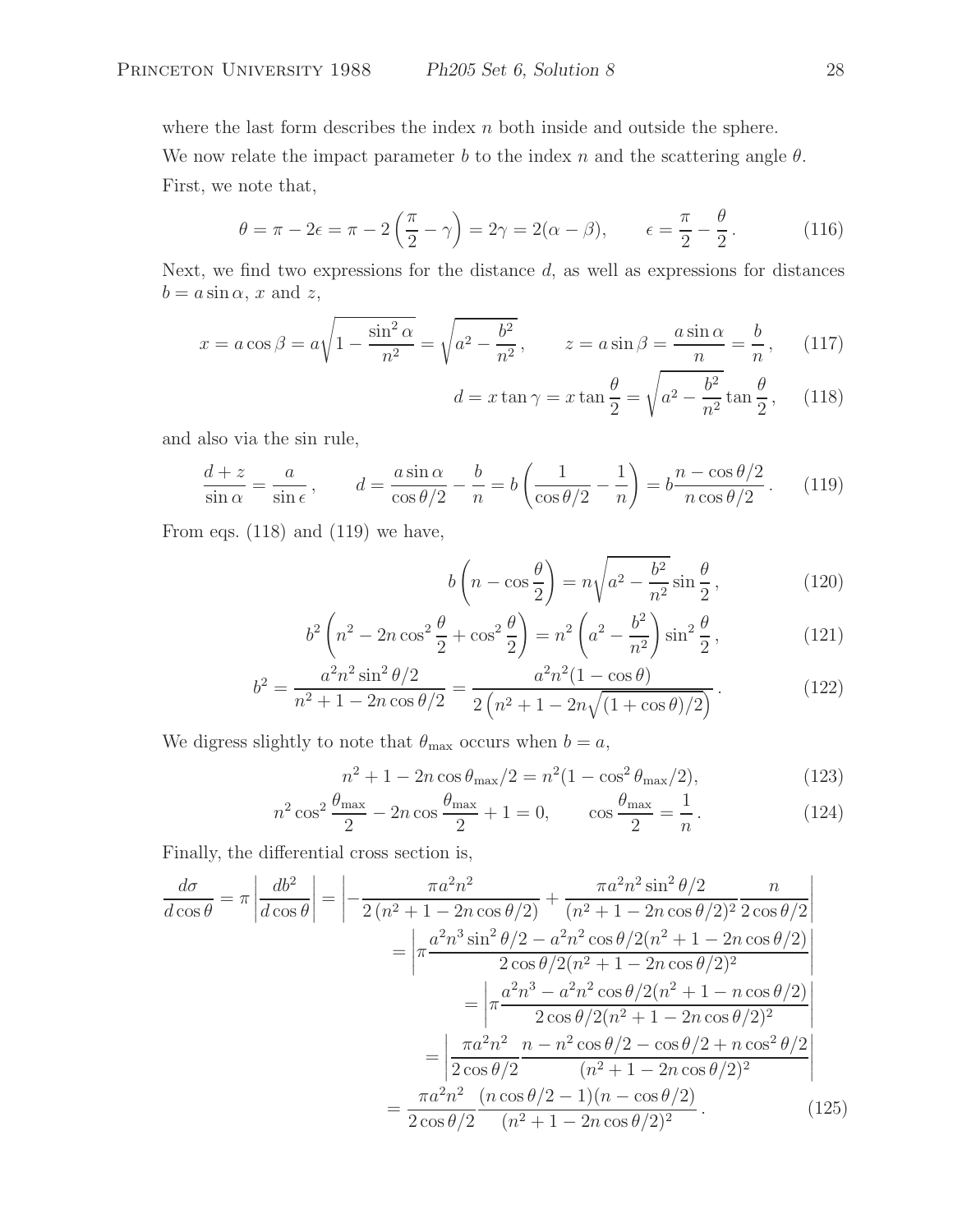For  $n = 2$ ,  $\cos(\theta_{\text{max}}/2) = 0.5$ ,  $\theta_{\text{max}} = 120^{\circ}$ . The cross sections  $(1/\sigma_{\text{tot}})d\sigma/d\cos\theta$  and  $(1/\sigma_{\rm tot})d\sigma/d\theta$  are shown in the figures below.



If  $V_0 < 0$  then angle  $\beta$  is larger than  $\alpha$ , the angle of incidence, as shown in the figure below. Since  $\sin \beta$  cannot exceed 1,



Since  $\sin \beta = (\sin \alpha)/n$  cannot exceed 1, the figure is only relevant for  $\sin \alpha < n$ , *i.e.*, for,

$$
b = a \sin \alpha < an \equiv b_{\text{max}}.\tag{126}
$$

At the limiting case,  $\sin \alpha_{\text{max}} = n$ , the scattering angle is,

$$
\theta_{\text{max}} = \pi - 2\alpha_{\text{max}}, \qquad \cos \theta_{\text{max}} = -\cos(2\alpha_{\text{max}}) = 2\sin^2 \alpha_{\text{max}} - 1 = 2n^2 - 1, \tag{127}
$$

and the scattering is the same as mirror reflection off the surface of the sphere. Indeed, for  $\sin \alpha > n$ , the particle does not enter the sphere and just reflects off its surface. The total cross section for this mirror scattering is,

$$
\sigma_{\text{mirror}} = \pi (a^2 - b_{\text{max}}^2) = \pi a^2 (1 - n^2),\tag{128}
$$

and this occurs for  $\cos \theta$  in the interval between  $\cos \theta = -1$  (backscattering) and  $\cos \theta_{\text{max}}$ , which interval has width  $2n^2$ . Hence, the differential cross section for mirror scattering can be written as,

$$
\frac{d\sigma_{\text{mirror}}}{d\cos\theta} = \frac{\sigma_{\text{mirror}}}{2n^2} = \pi a^2 \frac{1 - n^2}{2n^2}.
$$
\n(129)

For  $b < b_{\text{max}}$  we relate b to  $\theta$  in a manner similar to the analysis above when  $n < 1$ .

$$
\theta = \pi - 2\epsilon = \pi - 2\left(\frac{\pi}{2} - \gamma\right) = 2\gamma = 2(\beta - \alpha), \qquad \epsilon = \frac{\pi}{2} - \frac{\theta}{2}.
$$
 (130)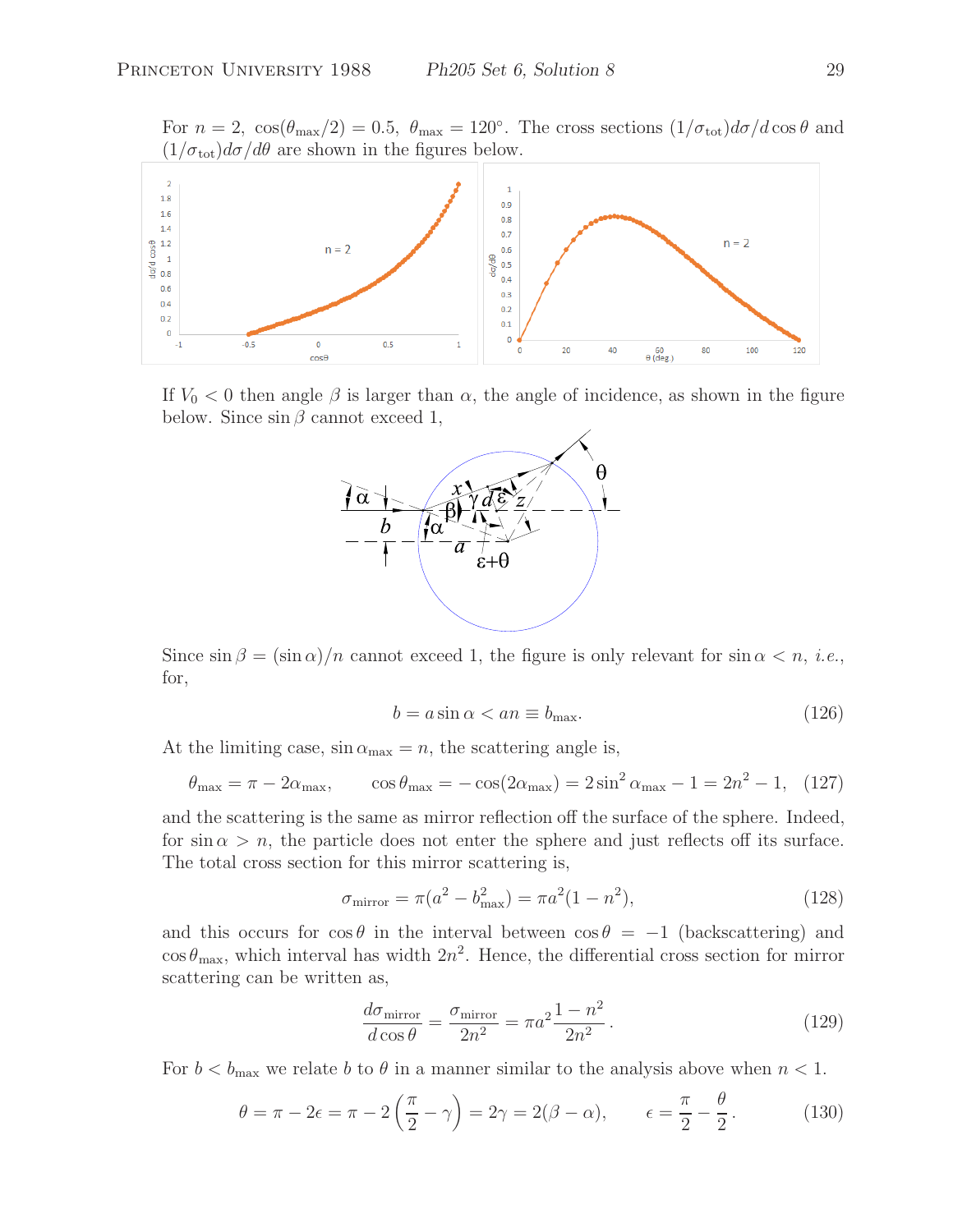Next, we find two expressions for the distance  $d$ , as well as expressions for distances  $b = a \sin \alpha$ , x and z,

$$
x = a\cos\beta = a\sqrt{1 - \frac{\sin^2\alpha}{n^2}} = \sqrt{a^2 - \frac{b^2}{n^2}}, \qquad z = a\sin\beta = \frac{a\sin\alpha}{n} = \frac{b}{n}, \qquad (131)
$$

$$
d = x \tan \gamma = x \tan \frac{\theta}{2} = \sqrt{a^2 - \frac{b^2}{n^2}} \tan \frac{\theta}{2}, \quad (132)
$$

and also via the sin rule,

$$
\frac{z-d}{\sin\alpha} = \frac{a}{\sin(\epsilon+\theta)} = \frac{a}{\sin(\pi/2+\theta/2)} = \frac{a}{\cos\theta/2},
$$
\n(133)

$$
d = \frac{b}{n} - \frac{a \sin \alpha}{\cos \theta/2} = b \left( \frac{1}{n} - \frac{1}{\cos \theta/2} \right) = b \frac{\cos \theta/2 - n}{n \cos \theta/2}.
$$
 (134)

From eqs. (132) and (134) we have,

$$
b\left(\cos\frac{\theta}{2} - n\right) = n\sqrt{a^2 - \frac{b^2}{n^2}}\sin\frac{\theta}{2},\tag{135}
$$

$$
b^{2}\left(n^{2}-2n\cos^{2}\frac{\theta}{2}+\cos^{2}\frac{\theta}{2}\right)=n^{2}\left(a^{2}-\frac{b^{2}}{n^{2}}\right)\sin^{2}\frac{\theta}{2},
$$
\n(136)

$$
b^{2} = \frac{a^{2}n^{2}\sin^{2}\theta/2}{n^{2} + 1 - 2n\cos\theta/2} = \frac{a^{2}n^{2}(1 - \cos\theta)}{2\left(n^{2} + 1 - 2n\sqrt{(1 + \cos\theta)/2}\right)},
$$
(137)

which is the same form as eq. (124). Hence, for  $b < na$  and  $\cos \theta > \cos \theta_{\text{max}} = 2n^2 - 1$ , the differential cross section is given by eq. (125).

We illustrate this for  $n = 1/2$ ,  $\cos \theta_{\text{max}} = -1/2$ ,  $\theta_{\text{max}} = 120^{\circ}$ . Then, the mirror scattering cross section is,

$$
\frac{1}{\sigma} \frac{d\sigma_{\text{mirror}}}{d\cos\theta} = \frac{1 - n^2}{2n^2} = 1.5, \qquad \frac{1}{\sigma} \frac{d\sigma_{\text{mirror}}}{d\theta} = 1.5 \sin\theta,\tag{138}
$$

The cross sections are illustrated in the figures below.

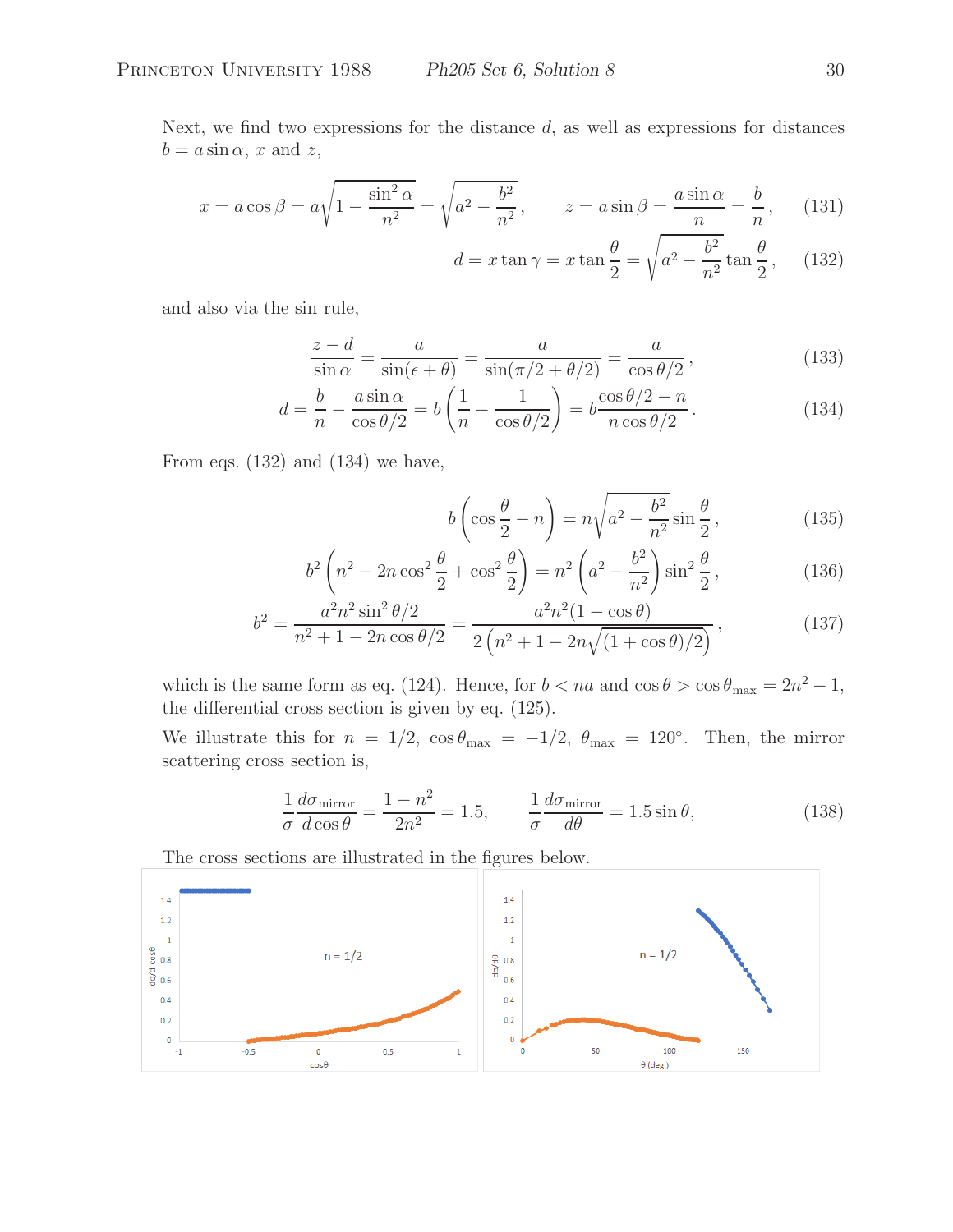9. This is Prob. 1, p. 54 of L.D. Landau and E.M. Lifshitz, *Mechanics*, 3rd ed. (Pergamon, 1976), http://kirkmcd.princeton.edu/examples/mechanics/landau\_mechanics.pdf.

As before, the differential cross section for scattering by a fixed center of a central force can be computed from the relation between the impact parameter  $b$  and the scattering angle  $\theta$ ,

$$
\frac{d\sigma}{d\cos\theta} = \pi \left| \frac{db^2}{d\cos\theta} \right| = 2\pi \frac{d\sigma}{d\Omega},\qquad(139)
$$

where  $d\Omega = 2\pi d \cos \theta$  is the differential of solid angle.

The motion is in a plane, which we describe with coordinates r and  $\phi$  where the line  $\phi = 0$  is parallel to the velocity **v**<sub>∞</sub> of the scattered particle (of mass m) when at large distances from the force center. The conserved angular momentum about the force center is,

$$
L = mr^2 \dot{\phi} = mbv_{\infty}
$$
\n(140)

The conserved energy  $E$  of the scattered particle can be written as,

$$
E = \frac{m(\dot{r}^2 + r^2 \dot{\phi}^2)}{2} + mV(r) = \frac{m\dot{r}^2}{2} + \frac{m}{2}\frac{b^2v_{\infty}^2}{r^2} + V = \frac{mv_{\infty}^2}{2}
$$
(141)

where  $V(r)$  is the potential energy of the mass in the central force, assuming that the latter is negligible at large distances. Then,

$$
\dot{r} = \frac{dr}{d\phi}\dot{\phi} = \frac{L}{mr^2}\frac{dr}{d\phi},\qquad(142)
$$

$$
\frac{d\phi}{dr} = \frac{bv_{\infty}}{r^2 \dot{r}} = \frac{bv_{\infty}}{r^2 \sqrt{v_{\infty}^2 (1 - b^2/r^2) - 2V/m}} = \frac{b}{r^2 \sqrt{1 - b^2/r^2 - 2V/mv_{\infty}^2}}
$$
\n
$$
= \frac{b}{r^2 \sqrt{1 - b^2/r^2 - 2V/E}}.
$$
\n(143)

For the point of closest approach to the force center we define  $r = r_{\text{min}}$  and  $\phi = \phi_0$ , and note that  $\phi_0$  is related to the scattering angle  $\theta$  by,

$$
\theta - \pi - 2\phi_0.
$$
\n
$$
\begin{array}{c}\n\downarrow \\
\downarrow \\
\downarrow \\
\downarrow \\
\hline\n\downarrow \\
\hline\n\downarrow \\
\hline\n\downarrow \\
\hline\n\downarrow \\
\hline\n\downarrow \\
\hline\n\downarrow \\
\hline\n\downarrow \\
\hline\n\downarrow \\
\hline\n\downarrow \\
\hline\n\downarrow \\
\hline\n\downarrow \\
\hline\n\downarrow \\
\hline\n\downarrow \\
\hline\n\downarrow \\
\hline\n\downarrow \\
\hline\n\downarrow \\
\hline\n\downarrow \\
\hline\n\downarrow \\
\hline\n\downarrow \\
\hline\n\downarrow \\
\hline\n\downarrow \\
\hline\n\downarrow \\
\hline\n\downarrow \\
\hline\n\downarrow \\
\hline\n\downarrow \\
\hline\n\downarrow \\
\hline\n\downarrow \\
\hline\n\downarrow \\
\hline\n\downarrow \\
\hline\n\downarrow \\
\hline\n\downarrow \\
\hline\n\downarrow \\
\hline\n\downarrow \\
\hline\n\downarrow \\
\hline\n\downarrow \\
\hline\n\downarrow \\
\hline\n\downarrow \\
\hline\n\downarrow \\
\hline\n\downarrow \\
\hline\n\downarrow \\
\hline\n\downarrow \\
\hline\n\downarrow \\
\hline\n\downarrow \\
\hline\n\downarrow \\
\hline\n\downarrow \\
\hline\n\downarrow \\
\hline\n\downarrow \\
\hline\n\downarrow \\
\hline\n\downarrow \\
\hline\n\downarrow \\
\hline\n\downarrow \\
\hline\n\downarrow \\
\hline\n\downarrow \\
\hline\n\downarrow \\
\hline\n\downarrow \\
\hline\n\downarrow \\
\hline\n\downarrow \\
\hline\n\downarrow \\
\hline\n\downarrow \\
\hline\n\downarrow \\
\hline\n\downarrow \\
\hline\n\downarrow \\
\hline\n\downarrow \\
\hline\n\downarrow \\
\hline\n\downarrow \\
\hline\n\downarrow \\
\hline\n\downarrow \\
\hline\n\downarrow \\
\hline\n\downarrow \\
\hline\n\downarrow \\
\hline\n\downarrow \\
\hline\n\downarrow \\
\hline\n\downarrow \\
\hline\n\downarrow \\
\hline\n\downarrow \\
\hline\n\downarrow \\
\hline\n\downarrow \\
\hline\n\downarrow \\
\hline\n\downarrow \\
\hline\n\downarrow \\
\hline\n\downarrow \\
\hline\n\downarrow \\
\hline\n\downarrow \\
\hline\n\downarrow \\
\hline\n\downarrow \\
\hline\n\downarrow \\
\hline\n\downarrow \\
\hline\n\downarrow \\
\hline\n\downarrow \\
\hline
$$